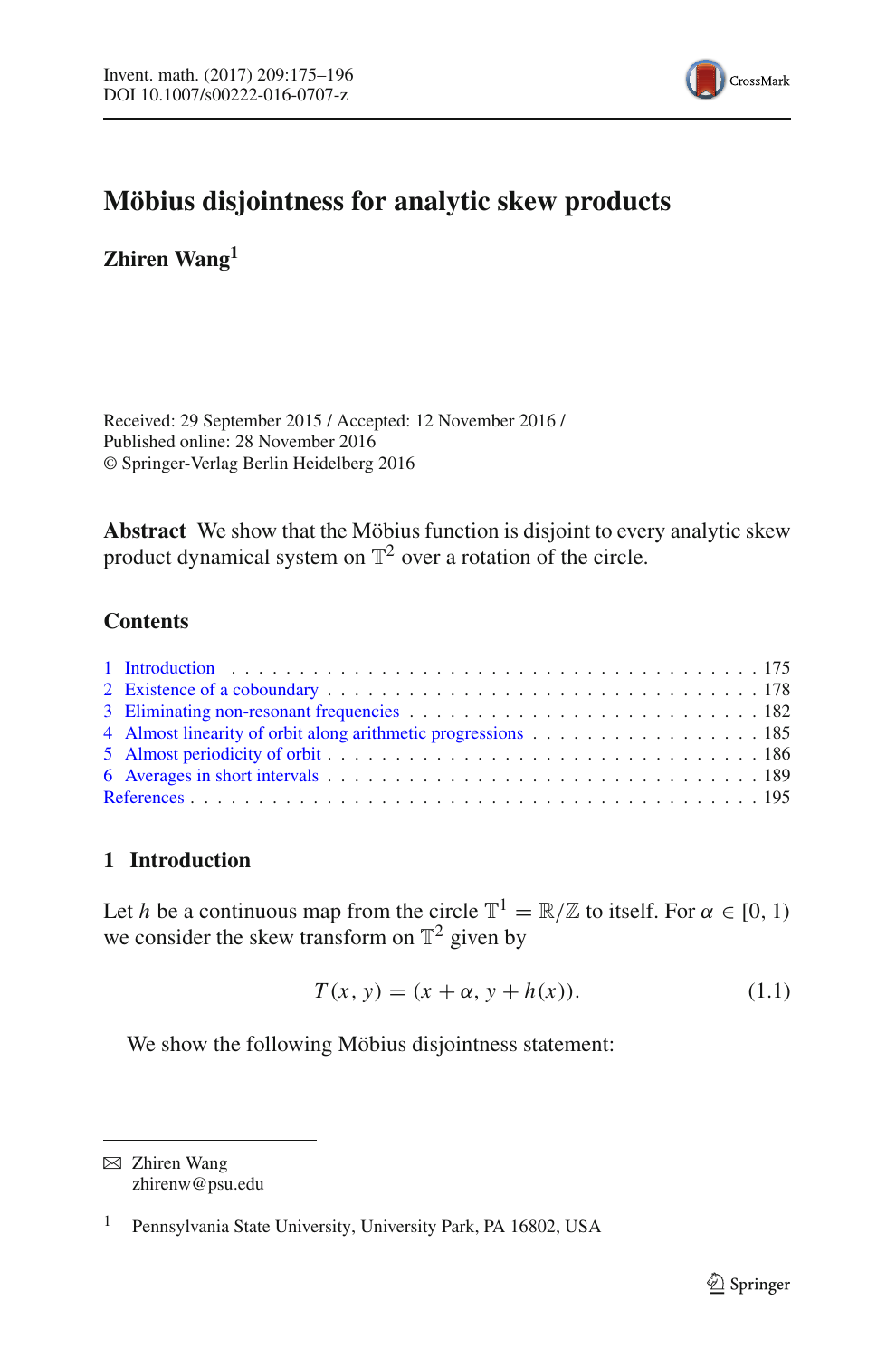<span id="page-1-1"></span>**Theorem 1.1** *Suppose*  $h : \mathbb{T}^1 \mapsto \mathbb{T}^1$  *is analytic and T is as above. Then* 

$$
\frac{1}{N} \sum_{n \le N} \mu(n) f(T^n(x_0, y_0)) \to 0, \quad \forall (x_0, y_0) \in \mathbb{T}^2, \quad \forall f \in C^0(\mathbb{T}^2). \tag{1.2}
$$

We emphasize that there is no assumption on  $\alpha$ .

The Möbius function is defined by  $\mu(n) = (-1)^k$  if *n* is the product of *k* distinct primes and  $\mu(n) = 0$  otherwise. An important theme in dynamical system and number theory during the recent years is the randomness of  $\mu$ , which is characertized by Sarnak's Möbius Disjointness Conjecture:

<span id="page-1-0"></span>**Conjecture 1.2** [\[18\]](#page-21-0) *If X is a compact metric space,*  $T : X \mapsto X$  *is a continuous map with zero topological entropy, then*  $\frac{1}{N} \sum_{n \leq N} \mu(n) f(T^n(x)) \to 0$ *for all continuous functions f on X and all*  $x \in X$ .

An important feature of the conjecture is that disjointness is expected to hold for every *x* instead of for almost every *x* with respect to some *T* -invariant probability measure.

The case where *X* is finite is equivalent to the prime number theorem in arithmetic progressions. And the case where *T* is a rotation on the circle is Davenport's theorem [\[4](#page-20-1)] that  $\sum_{n \leq N} \mu(n)e(\alpha n) = o(N)$  uniformly for all  $\alpha$ .

Many special cases of Sarnak's Conjecture have been established. To list a few:  $[1-3, 5, 7, 8, 11, 14, 16, 17]$  $[1-3, 5, 7, 8, 11, 14, 16, 17]$  $[1-3, 5, 7, 8, 11, 14, 16, 17]$  $[1-3, 5, 7, 8, 11, 14, 16, 17]$  $[1-3, 5, 7, 8, 11, 14, 16, 17]$  $[1-3, 5, 7, 8, 11, 14, 16, 17]$  $[1-3, 5, 7, 8, 11, 14, 16, 17]$  $[1-3, 5, 7, 8, 11, 14, 16, 17]$ . The majority of these results rely on Vinogradov's bilinear method, or one of its newer variants: either Vaughan's identity [\[19](#page-21-8)] or the Bourgain–Sarnak–Ziegler criterion [\[3\]](#page-20-3).

It should be remarked that in all the above cases, the dynamical system is regular in the sense that for every point *x*,  $\frac{1}{N} \sum_{n \le N} \delta T^n(x)$  converges to some *T* -invariant probability measure on *X* in weak-∗ topology.

Skew products on  $\mathbb{T}^2$  provide the simplest examples of irregular dynamics. In the case of  $C^{1+\epsilon}$  skew products, for Diophantine rotation numbers  $\alpha$ , which have full Lebesgue measure, the dynamics is topologically conjugate to an affine transformation, hence is regular and Conjecture [1.2](#page-1-0) holds. Kułaga-Przymus and Lemańczyk showed in [\[11](#page-21-4)] that this indeed holds for a much larger topologically generic set of  $\alpha$ . However, Furstenberg constructed in [\[6](#page-21-9)] a counterexample showing that for some  $\alpha$  and some analytic function  $h$ , the dynamics of *T* is not regular.

In [\[13](#page-21-10)], Liu and Sarnak established Conjecture [1.2](#page-1-0) for a class of analytic skew products of the form [\(1.1\)](#page-0-1). This was a remarkable achievement because their result covers a topological conjugate of Furstenberg's counterexample, and therefore it was the first time that Conjecture [1.2](#page-1-0) was proved for an irregular dynamical system. The hypothesis in [\[13\]](#page-21-10) was that the Fourier coefficents *h* decay with exponential bounds both from above and from below, i.e.,  $e^{-\tau_1|m|} < |\hat{h}(m)| < e^{-\tau_2|m|}$  for some  $\tau_1, \tau_2 > 0$ . The upper bound cor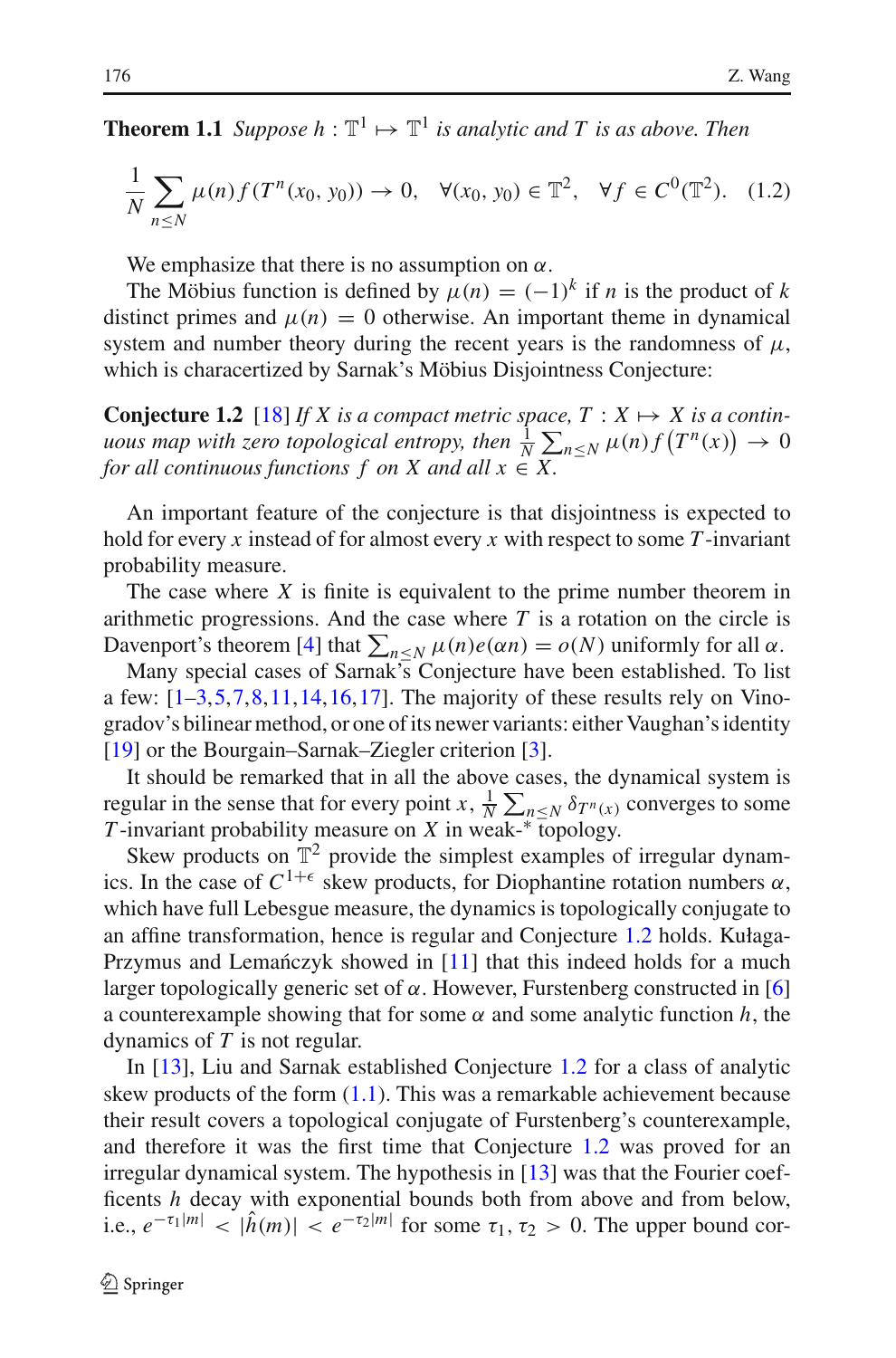responds to analyticity, while the lower bound was posed in order to get extra cancellation using van der Corput's method of exponential sums.

The main result in this paper, Theorem [1.1,](#page-0-2) proves Conjecture [1.2](#page-1-0) for every analytic skew product on  $\mathbb{T}^2$  without assuming a lower bound for  $|\hat{h}(m)|$ .

Our proof is a mixture of dynamical and number-theoretical arguments. It is based on a dynamical dichotomy due to Furstenberg [\[6](#page-21-9)], and uses the Bourgain–Sarnak–Ziegler criterion from [\[3](#page-20-3)]. The main new ingredient is the recent estimate by Matomäki–Radziwiłł–Tao [\[15](#page-21-11)] on averages of multiplicative functions in short intervals.

In [\[6\]](#page-21-9), it was shown that *T* either is uniquely ergodic or preserves an invariant measure that is a finite extension of the Lebesgue measure in the *x* coordinate. We apply this to a two-parameter family of maps of the form

$$
(x, y) \mapsto \left( x + \alpha, y + \sum_{l=0}^{p_1 - 1} h(x_0 + p_1 x + l\alpha) - \sum_{l=0}^{p_2 - 1} h(x_0 + p_2 x + l\alpha) \right)
$$

where  $(p_1, p_2)$  are pairs of distinct primes.

If unique ergodicity holds for all pairs of primes, it will follow that there is no correlation between the sequences  $f(T^{p_1n}(x_0, y_0))$  and  $f(T^{p_2n}(x_0, y_0))$ and the Bourgain-Sarnak-Ziegler criterion allows to conclude [\(1.2\)](#page-1-1).

In the case where unique ergodicity fails for at least one pair  $(p_1, p_2)$ , using Fourier series, we are able to show, after several steps of dynamical reductions, that in order for [\(1.2\)](#page-1-1) to fail, the sequence  $n \mapsto f(T^n(x_0, y_0))$  must be well approximated by a periodic sequence of period *Q* in every interval of length *l*. The analyticity assumption allows to make *l* exponentially large in terms of *Q*, while *Q* can be arbitrarily large itself. Then we decompose, in each interval of length *l*, the periodic sequence into a linear combination of Dirichlet characters χ of modulus *Q*. This reduces the problem to controlling the average of the multiplicative function  $\mu(n)\chi(n)$  on a typical interval of length *l*.

Matomäki, Radziwłł and Tao proved in [\[15\]](#page-21-11) that for a non-pretentious multiplicative function  $\nu$  and  $X \gg l \gg 1$ , on most intervals  $I \subset [X, 2X)$  of length *l* the average of *v* is very small. The function  $\mu \chi$  is known to be nonpretentious, so this theorem applies in our setting. Moreover, the condition that *l* is exponentially large compared to *Q* assures that the bound does not explode when different  $\mu \chi$ 's are combined and gives the desired disjointness.

In fact, our method easily extends to all *h* satisfying  $|\hat{h}(m)| \ll e^{-\tau |m|^{\frac{1}{2}+\epsilon}}$ . But we will focus on the analytic case in this paper.

**Notations.** We will write  $m_{\mathbb{T}^d}$  for the Lebesgue probability measure on  $\mathbb{T}^d$ , and  $e(\theta)$  for the function  $e^{2\pi i \theta}$ . The norm  $\|\theta\|$  of  $\theta \in \mathbb{T}^1$  is the distance from  $\theta$ to 0. This norm extends naturally to  $\theta \in \mathbb{R}$ , that is,  $\|\theta\| = \text{dist}(\theta, \mathbb{Z})$ . A basic fact that will be used repeatedly is  $\|\theta\| \ll e(\theta) - 1 \ll \|\theta\|$ .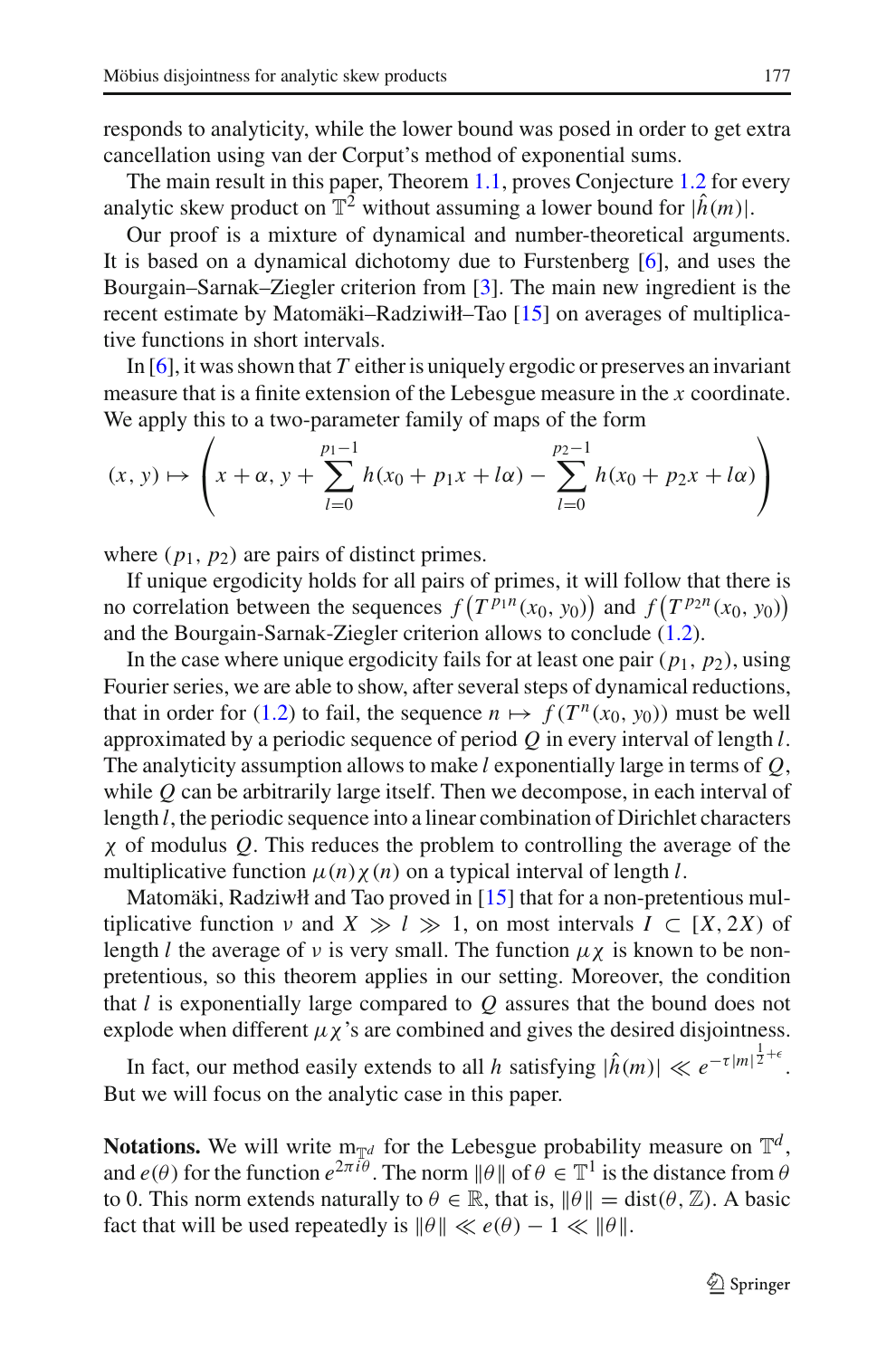#### <span id="page-3-0"></span>**2 Existence of a coboundary**

Remark that  $T^n(x, y) = (x + n\alpha, y + H(n, x))$  where

$$
H(n, x) = \sum_{l=0}^{n-1} h(x + l\alpha).
$$
 (2.1)

<span id="page-3-5"></span><span id="page-3-1"></span>One useful property is:

$$
H(n_1n_2, x) = \sum_{l=0}^{n_1-1} H(n_2, x + ln_2\alpha).
$$
 (2.2)

<span id="page-3-4"></span>*Remark 2.1* By density of trigonometric polynomials in  $C^0(\mathbb{T}^2)$ , it suffices to check for every  $f(x, y) = e(\xi_1 x + \xi_2 y), \xi_1, \xi_2 \in \mathbb{Z}$  in order to establish [\(1.2\)](#page-1-1).

In this section, we make the following reduction.

<span id="page-3-3"></span>**Lemma 2.2** *For a continuous map*  $h : \mathbb{T}^1 \mapsto \mathbb{T}^1$ , *if* [\(1.2\)](#page-1-1) *fails, then*  $\alpha$  *is irrational, and there exist:*

- $\bullet$   $s \in \mathbb{N}$ ;
- *a pair of distinct primes p*1*, p*2*;*
- *a measurable map*  $g : \mathbb{T}^1 \mapsto \mathbb{T}^1$ ,

*such that*

<span id="page-3-6"></span>
$$
s\big(H(p_1, x_0 + p_1x) - H(p_2, x_0 + p_2x)\big) = g(x + \alpha) - g(x), \text{for } m_{\mathbb{T}^1} \text{-}a.e. x. \tag{2.3}
$$

Here the map  $H$  is defined by  $(2.1)$ .

Two tools are needed to prove this observation. The first is the Bourgain– Sarnak–Ziegler criterion for Möbius disjointness, which is an extension of Vinogradov's bilinear method and Vaughan's identity, and eliminates the need of a saving of degree log−*<sup>C</sup> N* in the hypothesis.

<span id="page-3-2"></span>*Remark 2.3* As noted in [\[3\]](#page-20-3), the Bourgain-Sarnak-Ziegler criterion is a dynamical interpretation of the bilinear method, which turns the study of type II sums into that of joinings between  $T^{p_1}$  and  $T^{p_2}$  where  $p_1$ ,  $p_2$  are different primes. In the case of skew products  $(1.1)$ , Kułaga-Przymus and Lemańczyk studied such joinings in [\[11\]](#page-21-4) as dynamical systems on  $\mathbb{T}^3$ . A simple observation is that to study the correlation in Proposition [2.4](#page-3-2) below, it suffices to study a certain  $\mathbb{T}^2$ -factor of the dynamics on  $\mathbb{T}^3$ , which would deduce Lemma [2.2](#page-3-3) from from [\[11](#page-21-4), Theorem 2.5.2] and Furstenberg's dichotomy (Proposition [\[6](#page-21-9)] below). We include the proof of Lemma [2.2](#page-3-3) for completeness.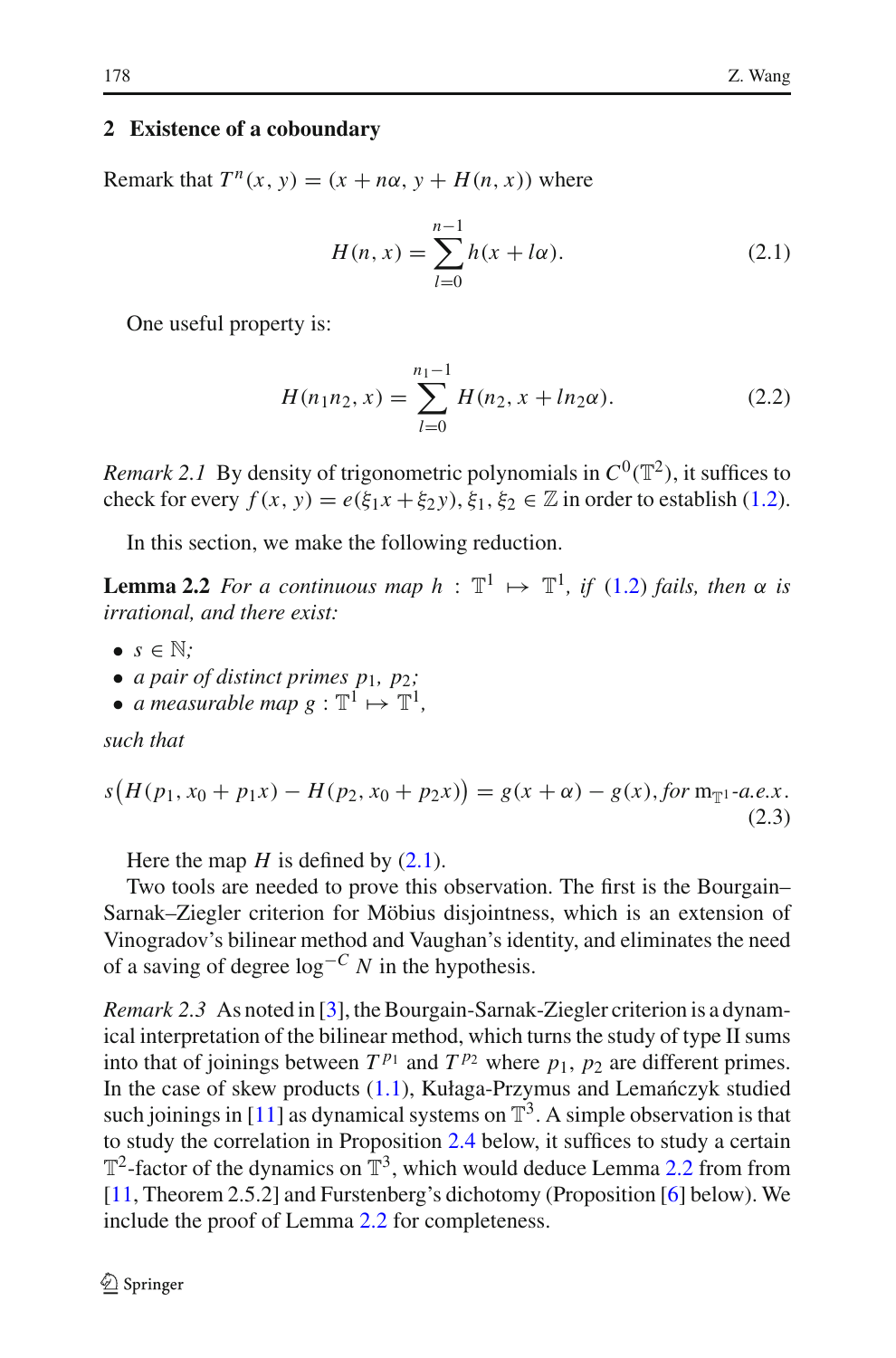**Proposition 2.4** [\[3](#page-20-3)] *Suppose two functions*  $F, v : \mathbb{N} \mapsto \mathbb{C}$  *satisfy*  $|F| \leq 1$ *,*  $|v|$  < 1 *and v is multiplicative. If for any pair of distinct primes p<sub>1</sub>, p<sub>2</sub>,* 

$$
\sum_{n\leq N} F(p_1 n) \overline{F(p_2 n)} = o(N),
$$

*then*

$$
\sum_{n\leq N}\nu(n)F(n)=o(N).
$$

<span id="page-4-1"></span>The second tool we need is the following dynamical dichotomy proved by Furstenberg.

**Proposition 2.5** [\[6](#page-21-9)] *Suppose*  $\{\Omega_0, T_0, \mu_0\}$  *is uniquely ergodic topological dynamical system with*  $\mu_0$  *being the unique ergodic measure, and h* :  $\Omega_0 \mapsto \mathbb{T}^1$ *is a continuous function. Let*  $T : \Omega_0 \times \mathbb{T}^1 \mapsto \Omega_0 \times \mathbb{T}^1$  *be defined by*  $T(x, y) = (T_0(x), y + h(x))$ . Then exactly one of the following is true:

- (1) *T* is ergodic with  $\mu_0 \times m_{\overline{n}1}$  being the unique ergodic measure.
- (2) *There exists a measurable map g* :  $\Omega \mapsto \mathbb{T}^1$  *and a non-zero integer s such that sh*(*x*) =  $g(T_0(x)) - g(x)$  *for*  $\mu$ *-almost every x.*

Notice that in any case,  $\mu_0 \times m_{\overline{n}1}$  is T-invariant. And in case (2), for any *y*<sub>0</sub> ∈  $\mathbb{T}^1$ , the closed set {(*x*, *y*) : *k*(*y*−*y*<sub>0</sub>) = *f*(*x*)} is *T* invariant. As this set is a measurable *k*-fold cover of  $\Omega_0$ , it naturally supports a T-invariant probability measure that projects to  $\mu_0$  and assigns equal mass to *k* distinct points in each fiber along *y*-direction.

*Proof of Lemma* [2.2](#page-3-3) Suppose that  $(1.2)$  fails for some f. The  $\alpha$  must be irra-tional (see e.g. [\[13\]](#page-21-10)). By Remark [2.1,](#page-3-4) we can assume  $f(x, y) = e(\xi_1 x + \xi_2 y)$ . Furthermore,  $\xi_2$  cannot be 0, as otherwise

$$
\sum_{n \leq N} \mu(n) f(T^n(x_0, y_0)) = \sum_{n \leq N} \mu(n) e(\xi_1(x_0 + n\alpha)) = e(\xi_1 x_0) \sum_{n \leq N} \mu(n) e(n\xi_1\alpha),
$$

which is uniformly  $o(N)$  for all  $\alpha$  by Davenport's estimate [\[4](#page-20-1)].

<span id="page-4-0"></span>By Proposition [2.4](#page-3-2) there are distinct primes  $p_1$ ,  $p_2$  such that

$$
\frac{1}{N} \sum_{n \le N} f(T^{p_1 n})(x_0, y_0) \overline{f(T^{p_2 n})(x_0, y_0)} \to 0. \tag{2.4}
$$

 $\circledcirc$  Springer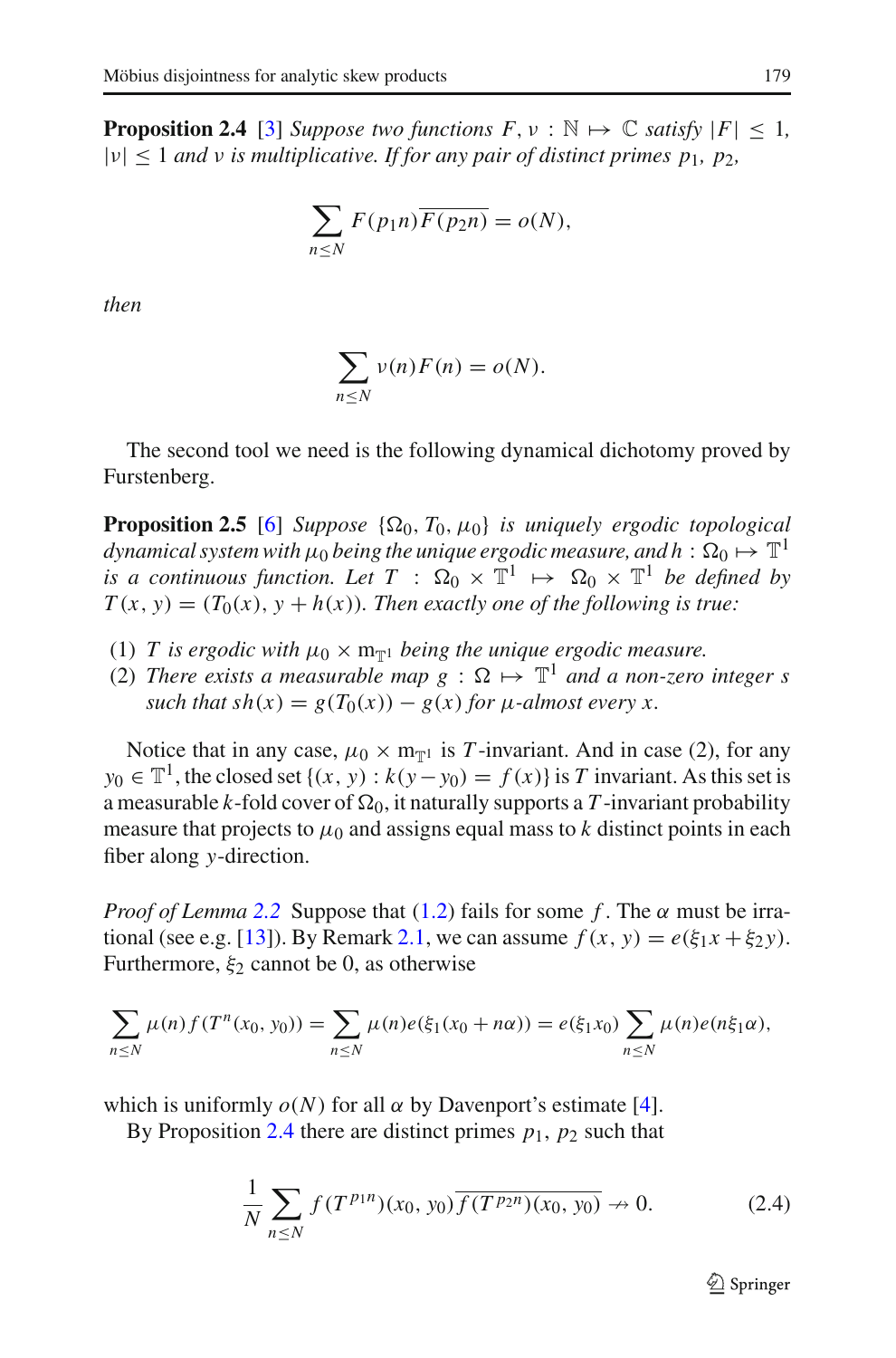By  $(2.1)$ , the left hand side is equal to:

<span id="page-5-1"></span>
$$
\frac{1}{N} \sum_{n \le N} e(\xi_1(x_0 + p_1 n\alpha) + \xi_2(y_0 + H(p_1 n, x_0)))
$$
\n
$$
e(-\xi_1(x_0 + p_2 n\alpha) - \xi_2(y_0 + H(p_2 n, x_0)))
$$
\n
$$
= \frac{1}{N} \sum_{n \le N} e(\xi_1(p_1 - p_2) n\alpha + \xi_2(H(p_1 n, x_0) - H(p_2 n, x_0)))
$$
\n
$$
= \frac{1}{N} \sum_{n \le N} f((p_1 - p_2) n\alpha, (H(p_1 n, x_0) - H(p_2 n, x_0)))
$$
\n(2.5)

Define a new dynamical system of the form  $(1.1)$  by

$$
\tilde{T}(x, y) = (x + \alpha, y + H(p_1, x_0 + p_1 x) - H(p_2, x_0 + p_2 x)).
$$

<span id="page-5-0"></span>We claim that

$$
\tilde{T}^{n}(0,0) = (n\alpha, H(p_{1}n, x_{0}) - H(p_{2}n, x_{0}))
$$
\n(2.6)

for all  $n \ge 0$ . In fact, this is true for  $n = 0$ . Assume for induction that [\(2.6\)](#page-5-0) holds for *n*, then  $\tilde{T}^{n+1}(0, 0)$  equals

$$
(n\alpha + \alpha, H(p_1n, x_0) - H(p_2n, x_0) + H(p_1, x_0 + p_1n\alpha) - H(p_1, x_0 + p_1n\alpha)).
$$

Because by [\(2.2\)](#page-3-5), for all  $p \in \mathbb{N}$ ,

$$
H(pn, x_0) + H(p, x_0 + pn\alpha) = \sum_{l=0}^{n-1} H(p, x_0 + ln\alpha) + H(p, x_0 + pn\alpha)
$$
  
= 
$$
\sum_{l=0}^{n} H(p, x_0 + ln\alpha) = H(p(n+1), x_0),
$$

 $(2.6)$  holds for  $n + 1$  as well.

It follows that, for  $f(x, y) = f((p_1 - p_2)x, y)$ ,

$$
(2.5) = \frac{1}{N} \sum_{n \le N} \tilde{f}(\tilde{T}^n(0,0)),
$$
 (2.7)

This implies that  $m_{\mathbb{T}^2}$  cannot be the unique ergodic probability measure for  $\tilde{T}$ . Suppose otherwise, then any weak<sup>\*</sup> limit of a subsequence of  $\{\frac{1}{N}\sum_{n\leq N}\delta_{\tilde{T}^n(0,0)}\}_{N=1}^{\infty}$ , which is a  $\tilde{T}$ -invariant probability measure, must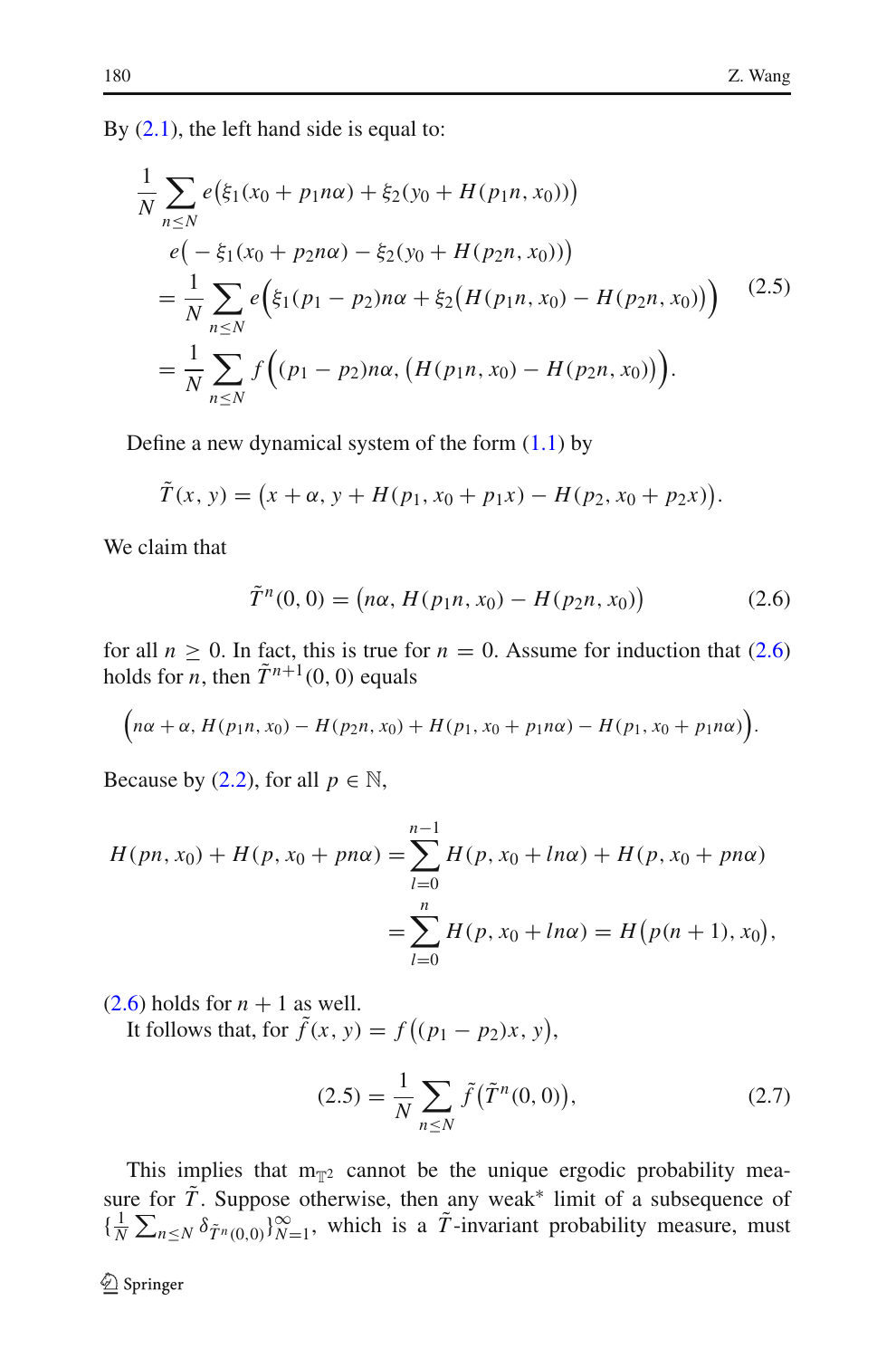equal m<sub>T2</sub>. Because the space of probability measures on  $\mathbb{T}^2$  is weak\* compact, 1  $\frac{1}{N}$   $\sum_{n \leq N} \delta_{\tilde{T}^n(0,0)} \to m_{\mathbb{T}^2}$ . By Birkhoff's ergodic theorem, [\(2.5\)](#page-5-1) converges to

$$
\iint \tilde{f}(x, y) dxdy = \iint f((p_1 - p_2)x, y) dxdy = \iint f(x, y) dxdy
$$

$$
= \int e(\xi_1 x) dx \cdot \int e(\xi_2 y) dy,
$$

which equals 0 because  $\xi_2 \neq 0$ . This contradicts [\(2.4\)](#page-4-0).

Since  $\alpha$  is irrational,  $x \mapsto x + \alpha$  is uniquely ergodic on  $\mathbb{T}^1$ . By applying Proposition [2.5](#page-4-1) to the map  $\tilde{T}$ , we know that there are  $s \in \mathbb{N}$  and a measurable map  $g : \mathbb{T}^1 \mapsto \mathbb{T}^1$  for which [\(2.3\)](#page-3-6) holds for  $m_{\mathbb{T}^1}$ -almost every *x*.

<span id="page-6-0"></span>Recall that the degree of a continuous map  $h : \mathbb{T}^1 \mapsto \mathbb{T}^1$  is the image  $d = h_* 1 \in \pi_1(\mathbb{T}^1) = \mathbb{Z}$ , where 1 is the identity in  $\pi_1(\mathbb{T}^1)$ .

**Corollary 2.6** *If a Lipschitz continuous map*  $h : \mathbb{T}^1 \mapsto \mathbb{T}^1$  *makes* [\(1.2\)](#page-1-1) *fail, then h is homotopically trivial.*

The corollary follows from [\[11](#page-21-4), Remark 2.5.7], we again give the proof for completeness.

*Proof* Recall first a few simple facts:

- (1) If *h* has degree *d*, then so does  $x \mapsto h(x + a)$  for all  $a \in \mathbb{R}$ .
- (2) If *h* has degree *d*, then  $x \mapsto h(ax)$  has degree *ad* for all  $a \in \mathbb{Z}$ .
- (3) If  $h_1$  and  $h_2$  respectively have degrees  $d_1, d_2$ , then the degree of  $h_1 + h_2$ is  $d_1 + d_2$ .

It follows that if *h* has degree *d*, then the map

$$
H(p_1, x_0 + p_1 x) - H(p_2, x_0 + p_2 x)
$$
  
= 
$$
\sum_{l=0}^{p_1-1} h(x_0 + p_1 x + l\alpha) - \sum_{l=0}^{p_2-1} h(x_0 + p_2 x + l\alpha)
$$

has degree  $(p_1^2 - p_2^2)d$ .

Assume, in order to get a contradiction, that  $d \neq 0$ , then for any two different primes  $p_1$ ,  $p_2$ ,  $H(p_1, x_0 + p_1x) - H(p_2, x_0 + p_2x)$  is homotopically nontrivial. Since *h* is assumed to be Lipschitz, by [\[6](#page-21-9), Lemma 2.2], there is no solution to  $(2.3)$ . So, by Lemma [2.2,](#page-3-3)  $(1.2)$  must hold. This contradicts the hypothesis and concludes the proof.  $\Box$ 

*Remark 2.7* If *h* is as in Corollary [2.6,](#page-6-0) then it can be realized as a Lipschitz function from  $\mathbb{R}/\mathbb{Z}$  to  $\mathbb{R}$ . In particular, one can talk about its Fourier series,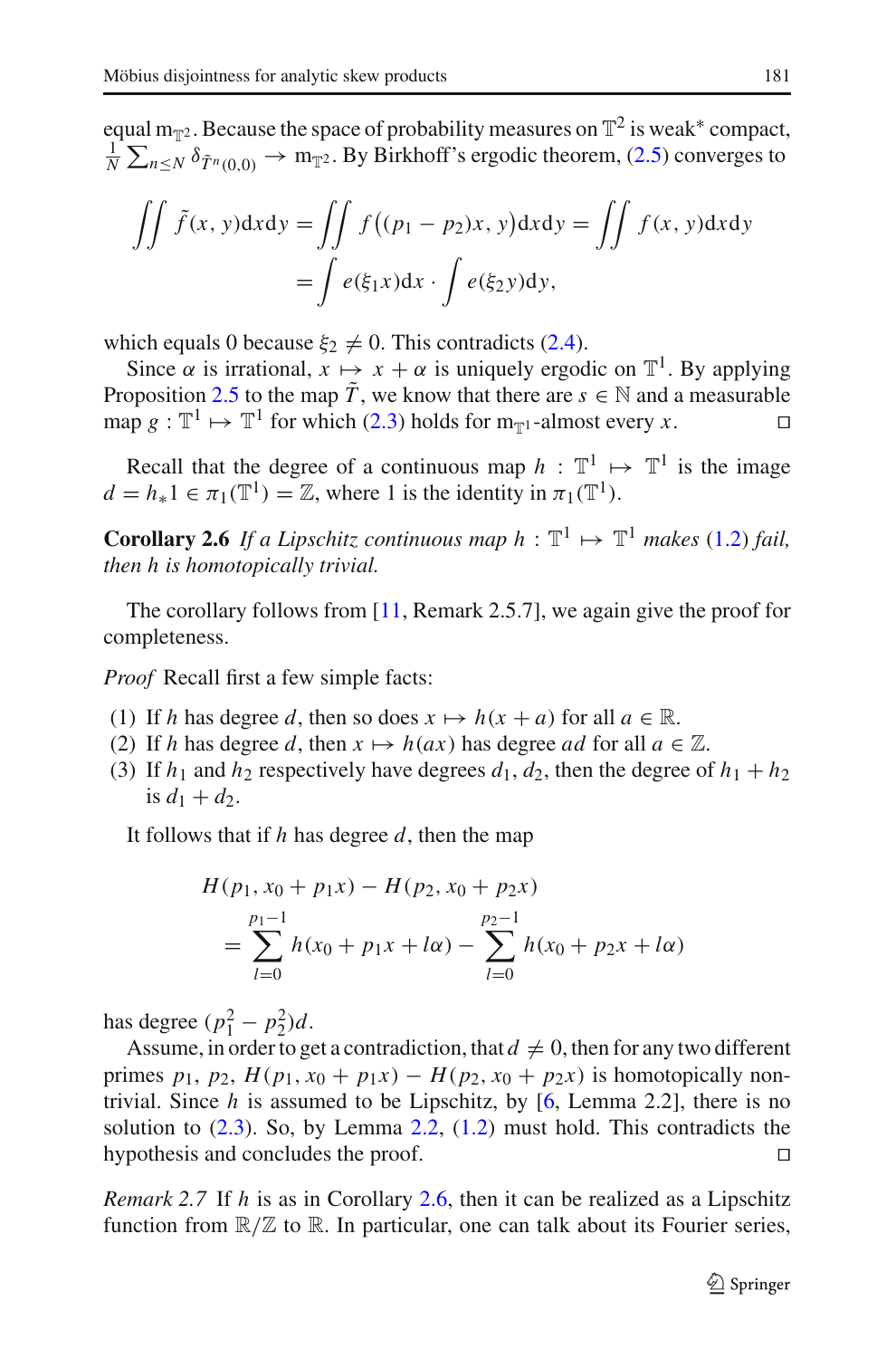<span id="page-7-1"></span>which pointwise converges to *h* because of Lipschitz continuity, i.e., for all  $x \in \mathbb{T}^1$ .

$$
h(x) = \sum_{m \in \mathbb{Z}} \hat{h}(m)e(mx). \tag{2.8}
$$

#### <span id="page-7-0"></span>**3 Eliminating non-resonant frequencies**

From now on, we suppose that [\(1.2\)](#page-1-1) is not true. In addition, assume that *h* is analytic, and hence [\(2.8\)](#page-7-1) holds and there exists  $\tau > 0$  for which

$$
|\hat{h}(m)| \ll e^{-\tau |m|},\tag{3.1}
$$

<span id="page-7-2"></span>where the implied constant may depend on  $h$  and  $\tau$ .

<span id="page-7-3"></span>Recall that  $\alpha$  must be irrational in this case. Let  $\frac{p_k}{q_k}$  be the convergents given by  $\alpha$ 's continued fraction expansion [0;  $a_1, a_2, \cdots$ ].

*Remark 3.1* We list below a few fundamental properties of approximation of  $\alpha$  by  $p_k$ ,  $q_k$  (see [\[12\]](#page-21-12)):

- (1) *pk*+<sup>1</sup> = *ak pk* + *pk*−1, *qk*+<sup>1</sup> = *akqk* + *qk*−<sup>1</sup> and (*pk* , *qk* ) = 1;
- (2)  $\frac{1}{q_{k+1}+q_k} < ||q_k \alpha|| < \frac{1}{q_{k+1}};$
- (3) If for integers *m* and *n*,  $|\alpha \frac{n}{m}| < \frac{1}{2m^2}$ , then  $\frac{n}{m} = \frac{p_j}{q_j}$  for some *j*.

For all  $b_1, b_2 \in \mathbb{N}$ , define

$$
M_{b_1, b_2} = \bigcup_{\substack{\tau \\ k: q_{k+1} > e^{\frac{\tau}{2}q_k} \\ q_k \ge b_1}} \{m : q_k \le |m| < b_2 q_{k+1} \text{ and } q_k | m \} \tag{3.2}
$$

The following lemma is similar to  $[13, \text{Lemma } 4.1]$  $[13, \text{Lemma } 4.1]$ .

<span id="page-7-4"></span>**Lemma 3.2** *Suppose*  $h : \mathbb{T}^1 \mapsto \mathbb{R}$  *satisfies* [\(3.1\)](#page-7-2)*. Then for all*  $b_1, b_2 \in \mathbb{N}$ *, the series*

$$
\sum_{m \notin M_{b_1,b_2} \cup \{0\}} \hat{h}(m) \frac{1}{e(m\alpha) - 1} e(mx)
$$

*converges uniformly and hence defines a continuous function*  $\phi(x)$ *.* 

*Proof of Lemma* [2.2](#page-3-3) Since  $M_{b_1,1} \subset M_{b_1,b_2}$ , it suffices to prove for  $b_2 = 1$ . If  $m \notin M_{b_1,1} \cup \{0\}$ , then at least one of the following three cases holds:

(1)  $|m| < min_{q_k \geq b_1} q_k$ . Since only finitely many frequencies are involved in this case, they can be ignored without affecting the convergence.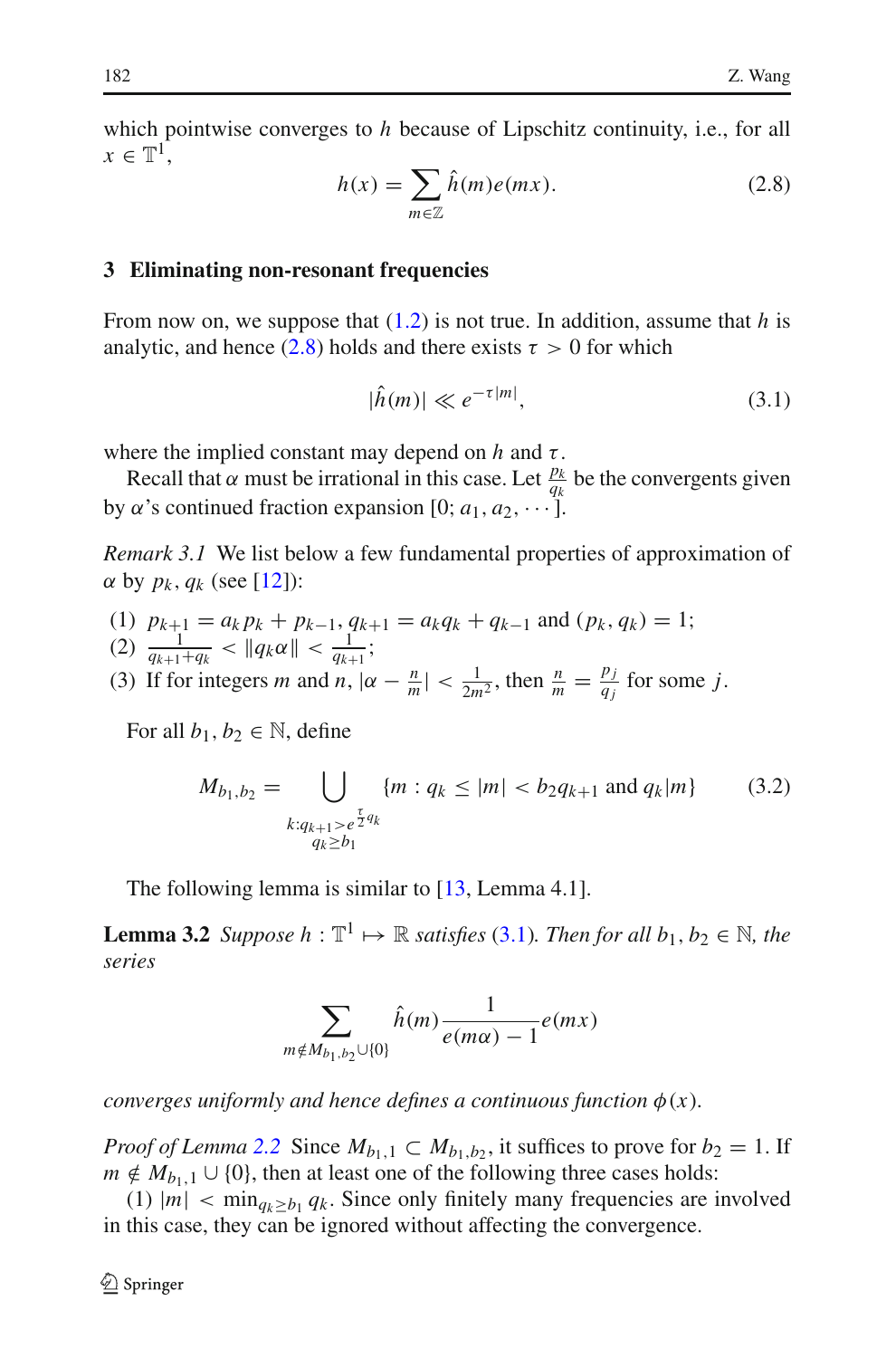(2)  $q_k \leq |m| < q_{k+1}, q_k \nmid |m|$ . In this case, we claim that  $\|m\alpha\| \geq \frac{1}{2|m|}$ . 2|*m*| By Remark [3.1,](#page-7-3)  $\|m\alpha\| \ge \frac{1}{2m}$  unless:  $|m| = lq_j$  and  $\|m\alpha\| = |m\alpha - lp_j|$  for some  $j \leq k$  and  $l \in \mathbb{Z} \setminus \{0\}$ . In the later case, by the assumption on *m*, *j* must be less than *k*, and we still have

$$
\|m\alpha\| = |l| \cdot |q_j\alpha - p_j| = |l| \cdot \|q_j\alpha\| > \frac{|l|}{q_{j+1} + q_j} \ge \frac{1}{q_k + q_{k-1}} > \frac{1}{2q_k} \ge \frac{1}{2m}.
$$

<span id="page-8-0"></span>It follows that

$$
\sum_{\substack{q_k \le |m| < q_{k+1} \\ q_k \nmid m}} \left| \hat{h}(m) \frac{1}{e(m\alpha) - 1} e(mx) \right|
$$
\n
$$
\ll \sum_{\substack{q_k \le |m| < q_{k+1} \\ q_k \nmid m}} (e^{-\tau |m|} \cdot |m| \cdot 1) \le 2 \sum_{m=q_k}^{\infty} e^{-\tau m} m \tag{3.3}
$$
\n
$$
\ll e^{-\frac{\tau}{2} q_k}.
$$

(3)  $q_k \leq |m| < q_{k+1} \leq e^{\frac{\tau}{2}q_k}$  and  $q_k|m$ . In this case,  $|m| = aq_k$  with  $1 \le a \le a_k$ . By Remark [3.1,](#page-7-3)  $\frac{a}{q_{k+1}+q_k} < a \| q_k \alpha \| < \frac{a}{q_{k+1}} \le \frac{a_k}{q_{k+1}} < \frac{1}{q_k}$ , and thus  $a||q_k\alpha|| = ||m\alpha||$ . Therefore, because  $q_{k+1} \leq e^{\frac{\tau}{2}q_k}$ 

$$
\sum_{\substack{q_k \le |m| < q_{k+1} \\ q_k|m}} \left| \hat{h}(m) \frac{1}{e(m\alpha) - 1} e(mx) \right|
$$
\n
$$
\ll \sum_{\substack{|m| = aq_k \\ 1 \le a \le a_k \\ n \ll e^{-\tau q_k} e^{\frac{\tau}{2} q_k} = e^{-\frac{\tau}{2} q_k}}} \frac{(e^{-\tau |m|} \cdot \frac{q_{k+1} + q_k}{a} \cdot 1) \ll 2 \sum_{a=1}^{\infty} e^{-\tau a q_k} e^{\frac{\tau}{2} q_k} \tag{3.4}
$$

<span id="page-8-1"></span>Since both [\(3.3\)](#page-8-0) and [\(3.4\)](#page-8-1) are convergent when summed over all the  $q_k$ 's. The lemma follows.

<span id="page-8-2"></span>In the next reduction, we eliminate the non-resonant frequencies, i.e., those not in  $M_{b_1,b_2}$ .

**Corollary 3.3** *Suppose h is as in Lemma* [3.2](#page-7-4)*. For arbitrary b*<sub>1</sub>, *b*<sub>2</sub>  $\in$  *N let*  $h_1(x) = \sum_{m \in M_{b_1,b_2} \cup \{0\}} h(m)e(mx)$ *. Then:* 

(1) *T* satisfies [\(1.2\)](#page-1-1) *if and only*  $T_1(x, y) = (x + \alpha, y + h_1(x))$  *does*;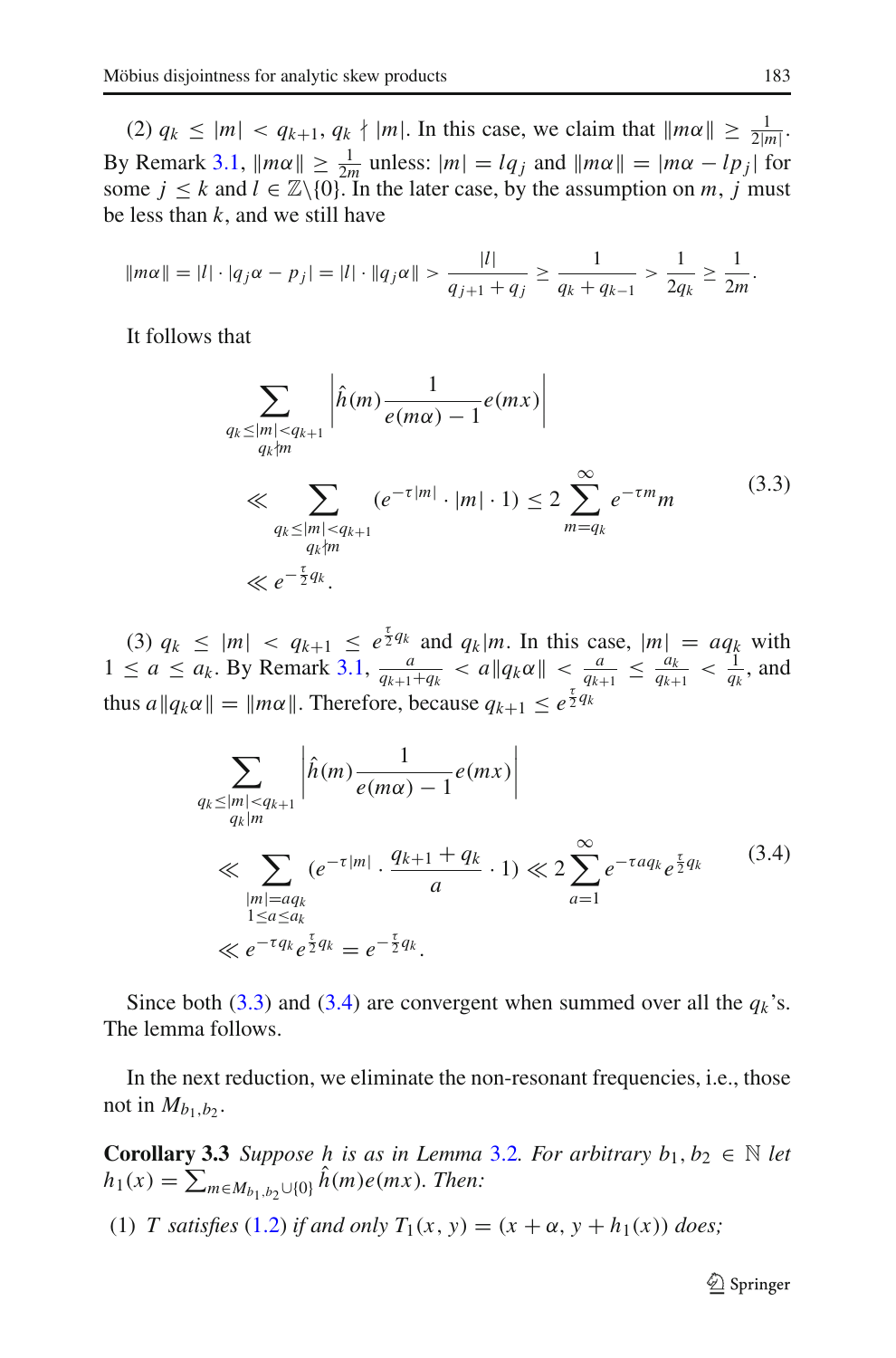(2) *For distinct primes*  $p_1$ ,  $p_2$ , *h satisfies* [\(2.3\)](#page-3-6) *for a measurable map g*:  $\mathbb{T}^1 \mapsto \mathbb{T}^1$  *if and only if h<sub>1</sub> satisfies the same condition with respect to another measurable map g<sub>2</sub>.* 

*Proof* Write  $h(x) = h_1(x) + h_2(x)$ , where  $h_1$  and  $h_2$  are partial sums from the Fourier expansion of *h*, respectively over  $M_{b_1,b_2} \cup \{0\}$  and its complement.

Let  $\phi(x)$  be given by Lemma [3.2.](#page-7-4) Then

$$
\phi(x + \alpha) - \phi(x) = \sum_{m \notin M_{b_1, b_2} \cup \{0\}} \hat{h}(m) \frac{1}{e(m\alpha) - 1} \big(e(mx + m\alpha) - e(mx)\big)
$$
  
= 
$$
\sum_{m \notin M_{b_1, b_2} \cup \{0\}} \hat{h}(m) \frac{1}{e(m\alpha) - 1} \big(e(m\alpha) - 1\big)e(mx)
$$
  
= 
$$
h_2(x).
$$

Denote  $\Phi(x, y) = (x, y - \phi(x))$ . Then  $\Phi^{-1}(x, y) = (x, y + \phi(x))$ , and

$$
(\Phi^{-1} \circ T_1 \circ \Phi)(x, y) = (\Phi^{-1} \circ T_1)(x, y - \phi(x))
$$
  
=  $\Phi^{-1}(x + \alpha, y - \phi(x) + h_1(x))$   
=  $(x + \alpha, y - \phi(x) + h_1(x) + \phi(x + \alpha))$   
=  $(x + \alpha, y + h_1(x) + h_2(x)) = (x + \alpha, y + (x))$   
=  $T(x, y).$ 

Therefore,  $f(T^n(x_0, y_0)) = f_1(T_1^n(x_1, y_1))$ , where  $f_1 = f \circ \Phi^{-1}$  and  $(x_1, y_1) = \Phi(x_0, y_0)$ . This shows claim (1).

As for claim (2), define  $H_1(p, x)$ ,  $H_2(p, x)$  as in [\(2.1\)](#page-3-1) respectively using  $h_1$ and *h*<sub>2</sub>. Then for any *p*,  $H(p, x_0 + px) = H_1(p, x_0 + px) + H_2(p, x_0 + px)$ . However,  $H_2(p, x) = \sum_{l=0}^{p-1} (\phi(x + (l+1)\alpha) - \phi(x + l\alpha)) = \phi(x + p\alpha) \phi(x)$ .

Therefore,

$$
s(H(p_1, x_0 + p_1x) - H(p_2, x_0 + p_2x))
$$
  
\n
$$
- s(H_1(p_1, x_0 + p_1x) - H_1(p_2, x_0 + p_2x))
$$
  
\n
$$
= s(H_2(p_1, x_0 + p_1x) - H_2(p_2, x_0 + p_2x))
$$
  
\n
$$
= \phi(x_0 + px + p\alpha) - \phi(x_0 + px) = g_2(x + \alpha) - g_2(x).
$$

where  $g_2(x) = \phi(x_0 + px)$ . So [\(2.3\)](#page-3-6) holds for *H* and *g* if and only if it holds for *H*<sub>1</sub> and  $g_1$  with  $g_1 = g - g_2$ . for  $H_1$  and  $g_1$  with  $g_1 = g - g_2$ .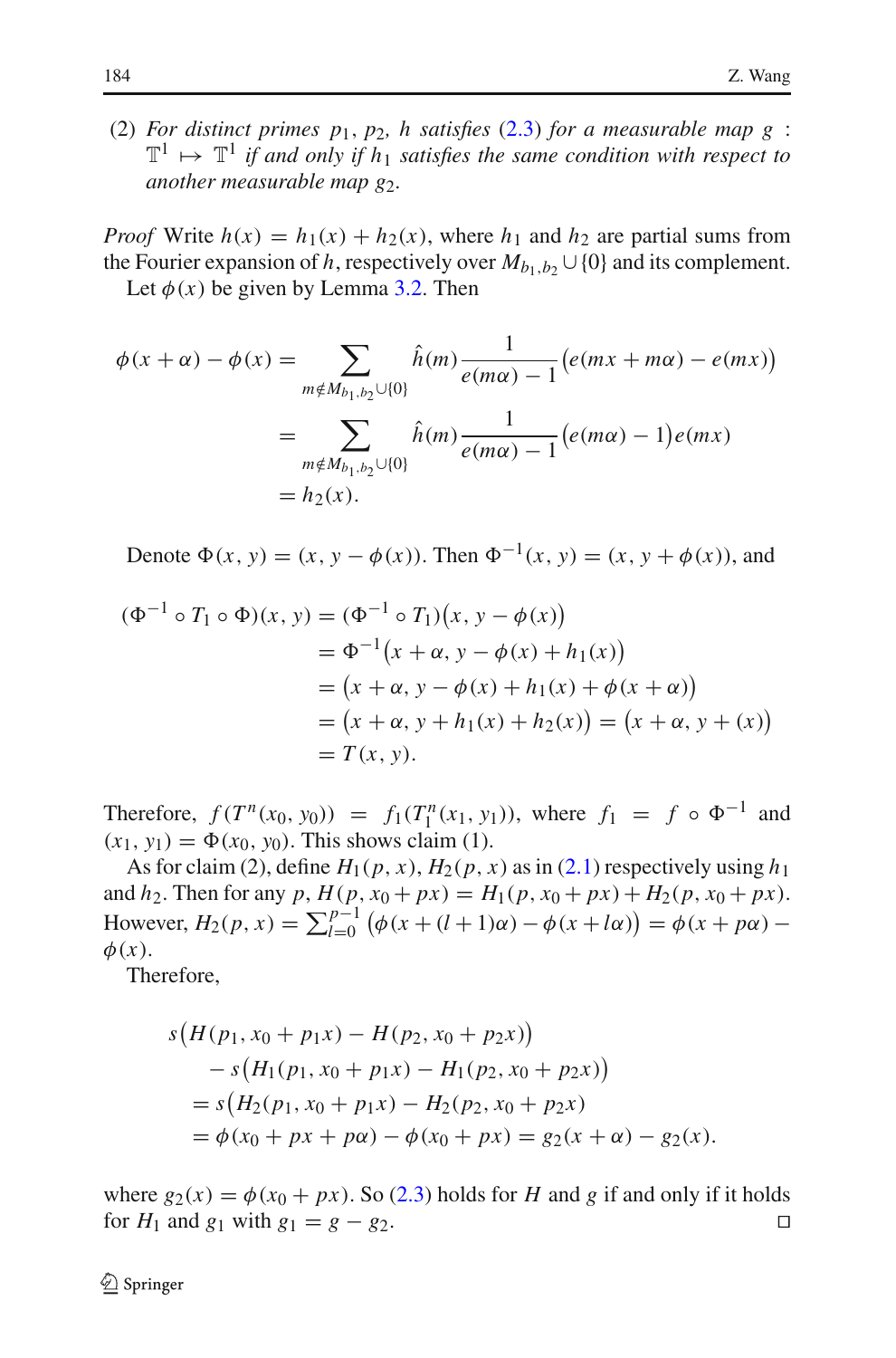## <span id="page-10-0"></span>**4 Almost linearity of orbit along arithmetic progressions**

The aim of this section is to show the orbit point  $T^n(x_0, y_0) \in \mathbb{T}^2$  varies in an almost linear way when *n* assumes value in an arithmetic progression of step length *qk* .

<span id="page-10-2"></span>**Lemma 4.1** *Suppose an analytic function h* :  $\mathbb{T}^1 \mapsto \mathbb{R}$  *satisfies* [\(3.1\)](#page-7-2)*, and there are*  $b_1 \geq 2b_2 \geq 1$  *<i>such that*  $\hat{h}$  *is supported on*  $M_{b_1,b_2} \cup \{0\}$ *. Then the estimate*

$$
\left|H(q_k, x) - q_k \hat{h}(0)\right| \ll e^{-\frac{\tau}{4}q_k}
$$

*holds uniformly for all*  $x \in \mathbb{T}^1$  *and for all k satisfying*  $q_{k+1} > e^{\frac{\tau}{2}q_k}$ *, where the implied constant depends on h,*  $\tau$  *and b*<sub>1</sub>*, b*<sub>2</sub>*.* 

<span id="page-10-3"></span>*Proof* Using geometric series, one easily finds out that for all  $n \in \mathbb{N}$ ,

$$
H(n, x) = \sum_{l=0}^{n-1} h(x + l\alpha) = \sum_{l=0}^{n-1} \sum_{m \in \mathbb{Z}} \hat{h}(m)e(mx + lm\alpha)
$$
  
=  $n\hat{h}(0) + \sum_{m \neq 0} \hat{h}(m)\frac{e(nm\alpha) - 1}{e(m\alpha) - 1}e(mx).$  (4.1)

Because  $\hat{h}$  is supported on  $M_{b_1,b_2} \cup \{0\}$ ,

<span id="page-10-1"></span>
$$
\left| H(q_k, x) - q_k \hat{h}(0) \right| = \left| \sum_{m \in M_{b_1, b_2}} \hat{h}(m) \frac{e(q_k m\alpha) - 1}{e(m\alpha) - 1} e(mx) \right|
$$
  
\n
$$
\leq \sum_{j: q_{j+1} > e^{\frac{r}{2}q_j}} \sum_{q_j \leq m < b_2 q_{j+1}} \left| \hat{h}(m) \frac{e(q_k m\alpha) - 1}{e(m\alpha) - 1} e(mx) \right|
$$
  
\n
$$
= \sum_{j: q_{j+1} > e^{\frac{r}{2}q_j}} \sum_{q_j \geq h_1} \left| \hat{h}(aq_j) \frac{e(aq_j q_k \alpha) - 1}{e(aq_j \alpha) - 1} e(aq_j x) \right|
$$
  
\n
$$
=: \sum_{q_j \geq b_1} |H_{j,k}(x)|.
$$
  
\n
$$
= \sum_{j: q_{j+1} > e^{\frac{r}{2}q_j}} |H_{j,k}(x)|.
$$
  
\n(4.2)

We estimate  $|H_{i,k}(x)|$  separately according to  $j < k$ , or  $j \ge k$ .

 $\bigcirc$  Springer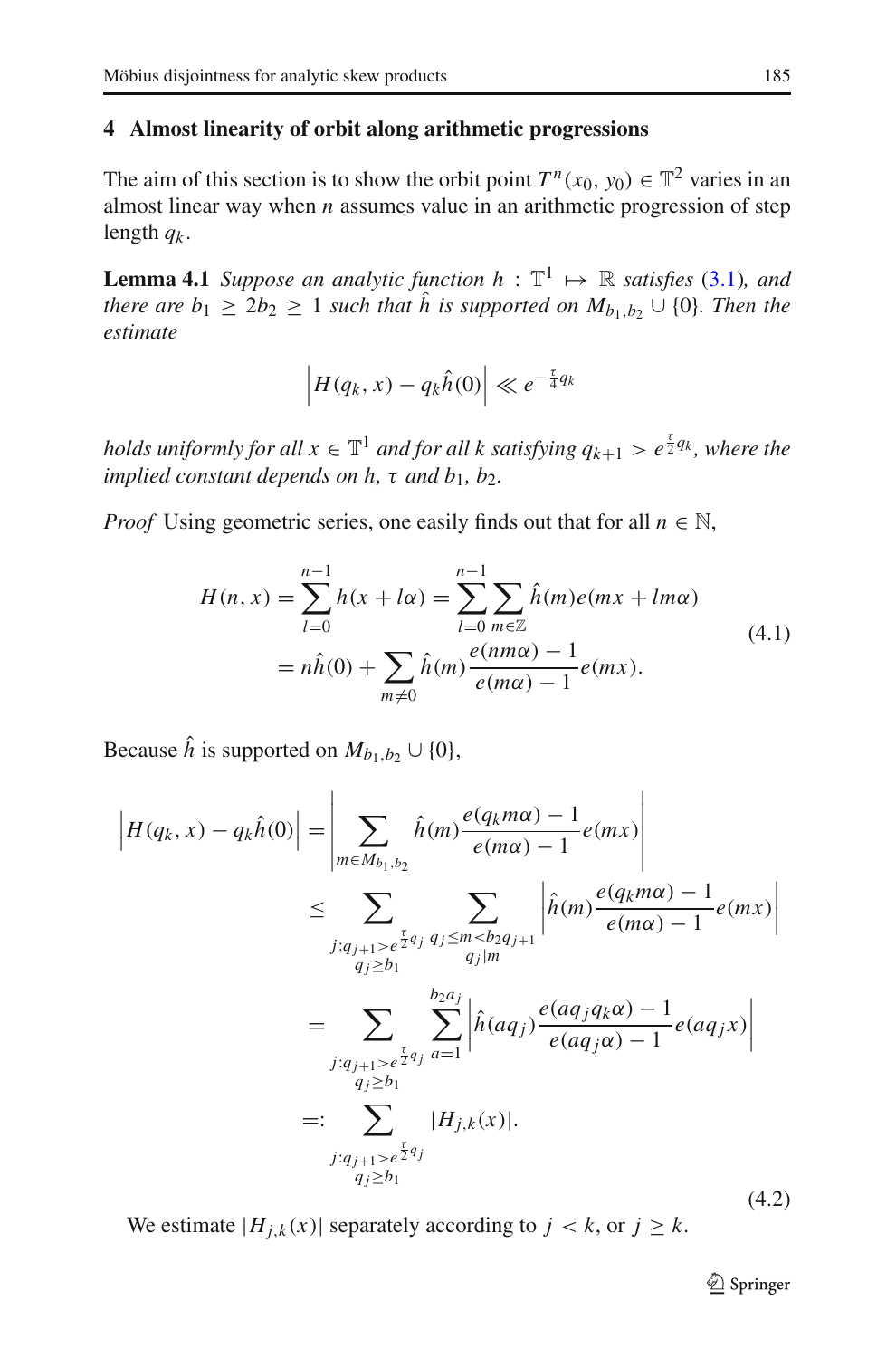$(1)$  *j* < *k*. Remark  $a||q_j \alpha|| \le aq_{j+1}^{-1} \le b_2 a_j q_{j+1}^{-1} < b_2 q_j^{-1} \le b_2 b_1^{-1} \le \frac{1}{2}$ . This implies  $\|aq_j\alpha\| = a\|q_j\alpha\| \geq a(q_{j+1} + q_j)^{-1}$ .

On the other hand,  $||aq_jq_k\alpha|| \le aq_j ||q_k\alpha|| \le aq_jq_{k+1}^{-1}$ . By these estimates and the analyticity assumption  $(3.1)$ ,

$$
|H_{j,k}(x)| \ll \sum_{a=1}^{b_2 a_j} e^{-\tau a q_j} \cdot \frac{a q_j q_{k+1}^{-1}}{a (q_{j+1} + q_j)^{-1}} \ll \sum_{a=1}^{\infty} e^{-\tau a q_j} q_j q_{j+1} q_{k+1}^{-1} \ll q_{j+1} q_{k+1}^{-1}.
$$

<span id="page-11-1"></span>Thus by the assumption  $q_{k+1} > e^{\frac{\tau}{2}q_k}$ ,

$$
\sum_{\substack{j < k: q_{j+1} > e^{\frac{\tau}{2}q_j} \\ q_j \ge b_1}} |H_{j,k}(x)| \ll \sum_{j=1}^{k-1} q_{j+1} q_{k+1}^{-1} \ll q_k q_{k+1}^{-1} < q_k e^{-\frac{\tau}{2}q_k} \ll e^{-\frac{\tau}{4}q_k}.
$$
\n
$$
(4.3)
$$

Where we used that  $\sum_{j=1}^{J} q_j \leq 4q_J$ , which is due to the basic fact that  $q_{j+2} \geq q_{j+1} + q_j > 2q_j$  for all *j*.

(2)  $j \ge k$ . In this case, we use the trivial estimate that  $\Big|$  $e(aq_jq_k\alpha)-1$  $e(aq_j\alpha)-1$  $\Big| \leq q_k.$ This implies:

$$
|H_{j,k}(x)| \ll \sum_{a=1}^{b_2 a_j} e^{-\frac{\tau}{2} a q_j} \cdot q_k \ll e^{-\frac{\tau}{2} q_j} q_k,
$$

<span id="page-11-2"></span>and thus,

$$
\sum_{\substack{j \ge k: q_{j+1} > e^{\frac{\tau}{2}q_j} \\ q_j \ge b_1}} |H_{j,k}(x)| \ll \sum_{q=q_k}^{\infty} e^{-\frac{\tau}{2}q_k} q_k \ll e^{-\frac{\tau}{2}q_k} q_k \ll e^{-\frac{\tau}{4}q_k}.
$$
 (4.4)

The lemma is established by combining  $(4.2)$ ,  $(4.3)$  and  $(4.4)$ .

## <span id="page-11-0"></span>**5 Almost periodicity of orbit**

We know from the previous lemma that when *n* moves along arithmetic progressions of step length  $q_k$ , the *y*-coordinate of  $T^n(x, y)$  is close to a linear sequence in  $\mathbb{T}^1$  of slope  $\hat{h}(0)$ , which is the average value of the function *h*. Our next goal is to control this average. Unlike the degree  $d$ ,  $\hat{h}(0)$  cannot be fully eliminated. However, it exhibits similar Diophantine patterns to those of  $\alpha$ .

<span id="page-11-3"></span>**Lemma 5.1** *Suppose h is as in Lemma* [4.1](#page-10-2)*, and* [\(1.2\)](#page-1-1) *is not true, then there exists*  $\eta \in (0, \frac{\tau}{4})$ ,  $S \in \mathbb{N}$ , such that for any given  $\delta > 0$ :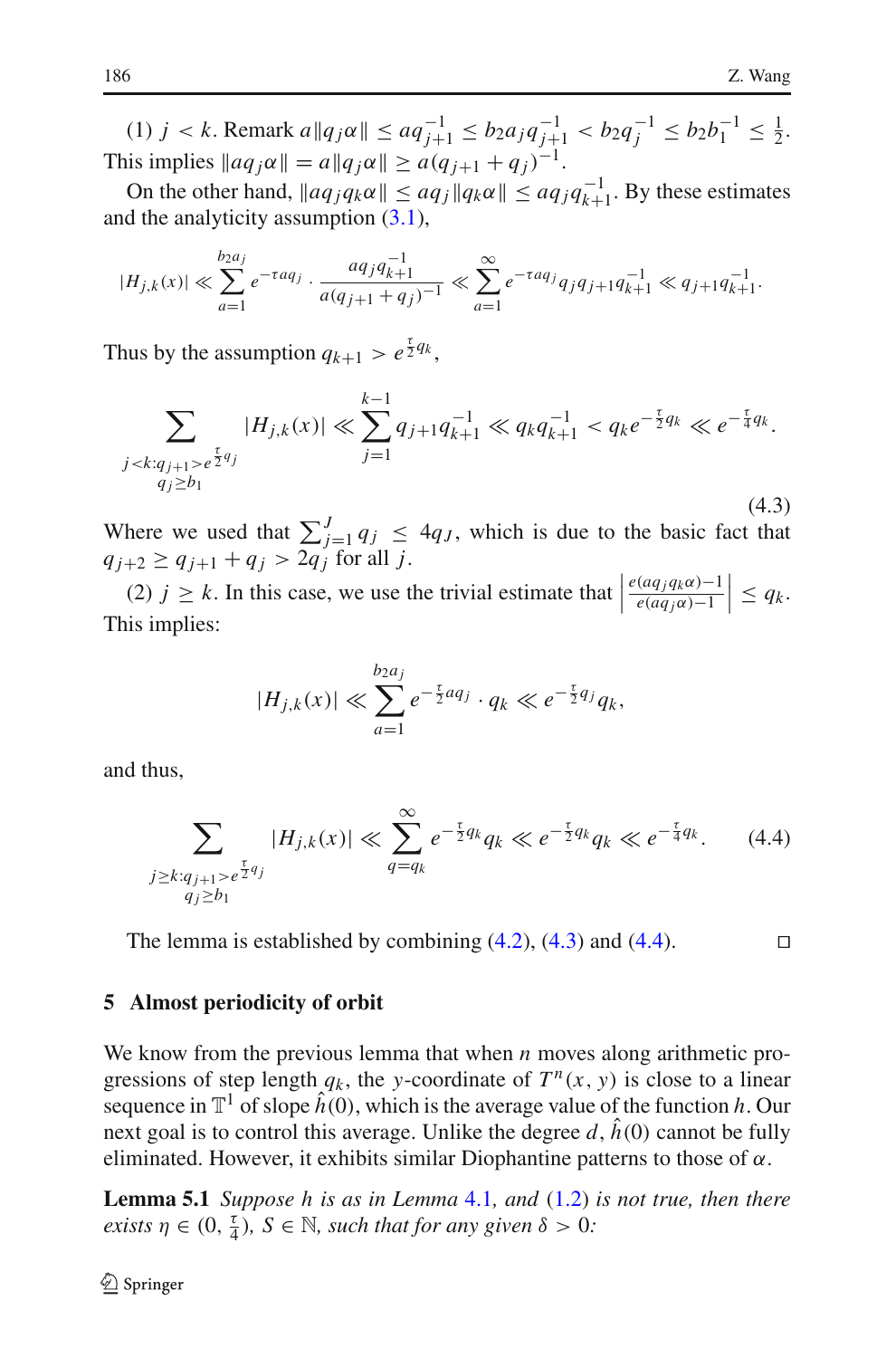*For all sufficiently large k with*  $q_{k+1} > e^{\frac{\tau}{2}q_k}$  *and any positive integer a*  $\leq$  $e^{\eta q_k}$ .

$$
\|aSq_k\hat{h}(0)\|<\delta.
$$

*Proof* By Lemma [2.2,](#page-3-3) there exists  $s \in \mathbb{N}$  and distinct primes  $p_1 < p_2$ , and a measurable map  $g : \mathbb{T}^1 \mapsto \mathbb{T}^1$  such that [\(2.3\)](#page-3-6) holds.

By Lemma [3.3,](#page-8-2) after replacing *h* by  $\sum_{m \in M_{2p_2,1} \cup \{0\}} h(m)e(mx)$ , [\(2.3\)](#page-3-6) still holds for the same  $p_1$ ,  $p_2$  and a different *g*. In addition,  $\hat{h}(0)$  does not change by this modification. So we can assume  $\hat{h}$  is supported on  $M_{p_2,1} \cup \{0\}$ .

By Luzin's theorem, there is a compact set  $\Omega \subset \mathbb{T}^1$  of Lebesgue measure at least 0.9 on which *g* is continuous. There is  $\epsilon$  such that if  $\|x - x'\| < \epsilon$ and  $x, x' \in \Omega$  then  $\|g(x') - g(x)\| < \frac{\delta}{2}$ . Without loss of generality, we will assume  $\epsilon < \frac{\delta}{2}$ .

For  $\eta < \frac{\tau}{4}$ , under the assumptions on *k* and *a*,  $a < e^{-\frac{\tau}{4}q_k}q_{k+1}$ , and thus,

$$
\|aq_k\alpha\| < a\|q_k\alpha\| < e^{-\frac{\tau}{4}q_k}q_{k+1} \cdot q_{k+1}^{-1} = e^{-\frac{\tau}{4}q_k},
$$

and is less than  $\epsilon$  when *k* is sufficiently large. Consider the pair of points *x* and  $x + a q_k \alpha$ , they both belong to  $\Omega$  if *x* lies in  $\Omega' = \Omega \cap (\Omega - a q_k \alpha)$ . As  $m_{\mathbb{T}^1}(\Omega - a q_k \alpha) = m_{\mathbb{T}^1}(\Omega) \geq 0.9$ , we know  $\Omega'$  is non-empty.

Write  $\psi(x)$  for  $g(x+\alpha)-g(x)$ , which by [\(2.3\)](#page-3-6) equals  $s(H(p_1, x_0+p_1x)-g(x))$  $H(p_2, x_0 + p_2x)$  for almost every  $x \in \Omega'$ .

<span id="page-12-0"></span>Fix hereafter such a generic point  $x \in \Omega'$ , then

$$
\|g(x + aq_k\alpha) - g(x)\| < \frac{\delta}{2}.\tag{5.1}
$$

We apply  $(4.1)$  to get the Fourier expansion of  $\psi$ :

$$
\psi(x) = s \sum_{m} \hat{h}(m) \left( \sum_{l=0}^{p_1} e(lm\alpha + mx_0 + p_1mx) - \sum_{l=0}^{p_2} e(lm\alpha + mx_0 + p_2mx) \right).
$$

In other words,

$$
\hat{\psi}(m) = s \left( \hat{h} \left( \frac{m}{p_1} \right) \sum_{l=0}^{p_1} e(lm\alpha + mx_0) - \hat{h} \left( \frac{m}{p_2} \right) \sum_{l=0}^{p_2} e(lm\alpha + mx_0) \right),
$$

with the convention that  $\hat{h}(\theta) = 0$  if  $\theta \notin \mathbb{Z}$ .

 $\circledcirc$  Springer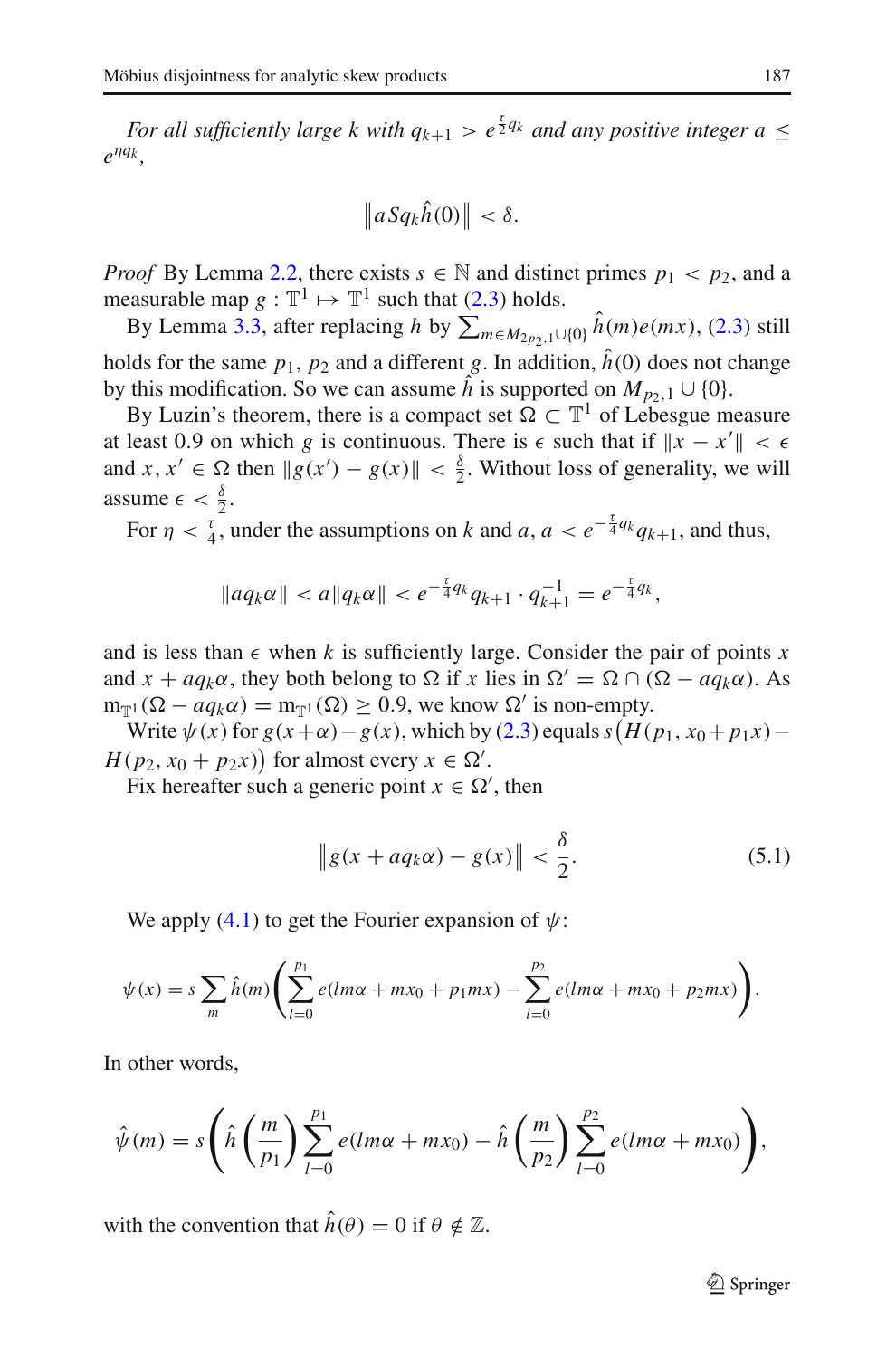This implies several properties of  $\psi$ . First, as *h* satisfies [\(3.1\)](#page-7-2),

$$
|\hat{\psi}(m)| \le s \left( p_1 \left| \hat{h}\left(\frac{m}{p_1}\right) \right| - p_1 \left| \hat{h}\left(\frac{m}{p_1}\right) \right| \right) \ll e^{-\frac{\tau}{p_2}|m|}, \quad (5.2)
$$

<span id="page-13-1"></span><span id="page-13-0"></span>with an implied constant depending on  $h$ ,  $s$  and  $p_2$ .

Second,

$$
\mathrm{supp}\,\hat{\psi}\subset p_1M_{2p_2,1}\cup p_2M_{2p_2,1}\subset M_{2p_2,p_1}\cup M_{2p_2,p_2}=M_{2p_2,p_2}.\quad(5.3)
$$

<span id="page-13-4"></span>Furthermore,

$$
\hat{\psi}(0) = s(p_1 - p_2)\hat{h}(0). \tag{5.4}
$$

 $\sum_{l=1}^{n-1} \psi(x + l\alpha).$ Construct  $\Psi(n, x)$  as in [\(2.1\)](#page-3-1) with *h* replaced by  $\psi$ , i.e.  $\Psi(n, x)$  =

Thanks to  $(5.2)$  and  $(5.3)$ , we can apply Lemma [4.1](#page-10-2) to  $\Psi$  to assert that, uniformly for all  $x \in \mathbb{T}^1$ ,

$$
|\Psi(q_k, x) - q_k \hat{\psi}(0)| \ll e^{-\frac{\tau}{4p_2} q_k}.
$$
 (5.5)

<span id="page-13-3"></span><span id="page-13-2"></span>On the other hand, notice that

$$
g(x + aq_k\alpha) - g(x) = \Psi(aq_k, x) = \sum_{l=0}^{a-1} \Psi(q_k, x + lq_k\alpha).
$$
 (5.6)

From  $(5.1)$ ,  $(5.5)$  and  $(5.6)$ , we deduce

$$
\|a q_k \hat{\psi}(0)\|
$$
  
\n
$$
\leq \Big\| \sum_{l=0}^{a-1} \Psi(q_k, x + l q_k \alpha) - a q_k \hat{\psi}(0) \Big\| + \Big\| \sum_{l=0}^{a-1} \Psi(q_k, x + l q_k \alpha) \Big\|
$$
  
\n
$$
\leq \sum_{l=0}^{a-1} |\Psi(q_k, x + l q_k \alpha) - a q_k \hat{\psi}(0)| + \|g(x + a q_k \alpha) - g(x)\|
$$
  
\n
$$
< Cae^{-\frac{\tau}{4p_2}q_k} + \frac{\delta}{2},
$$

where *C* is a constant that depend only on  $h$ ,  $s$  and  $p_2$ .

Choose  $\eta < \frac{\tau}{8p_2}$ . Then  $\left\| aq_k \hat{\psi}(0) \right\| < C \cdot e^{\frac{\tau}{8p_2} q_k} \cdot e^{-\frac{\tau}{4p_2} q_k} + \frac{\delta}{2}$  is less than δ for sufficiently large *k*.

However, by [\(5.4\)](#page-13-4),  $\|aq_k\hat{\psi}(0)\| = \|aq_ks(p_1 - p_2)\hat{h}(0)\|$ . So the lemma is true with  $S = s(p_1 - p_2)$ .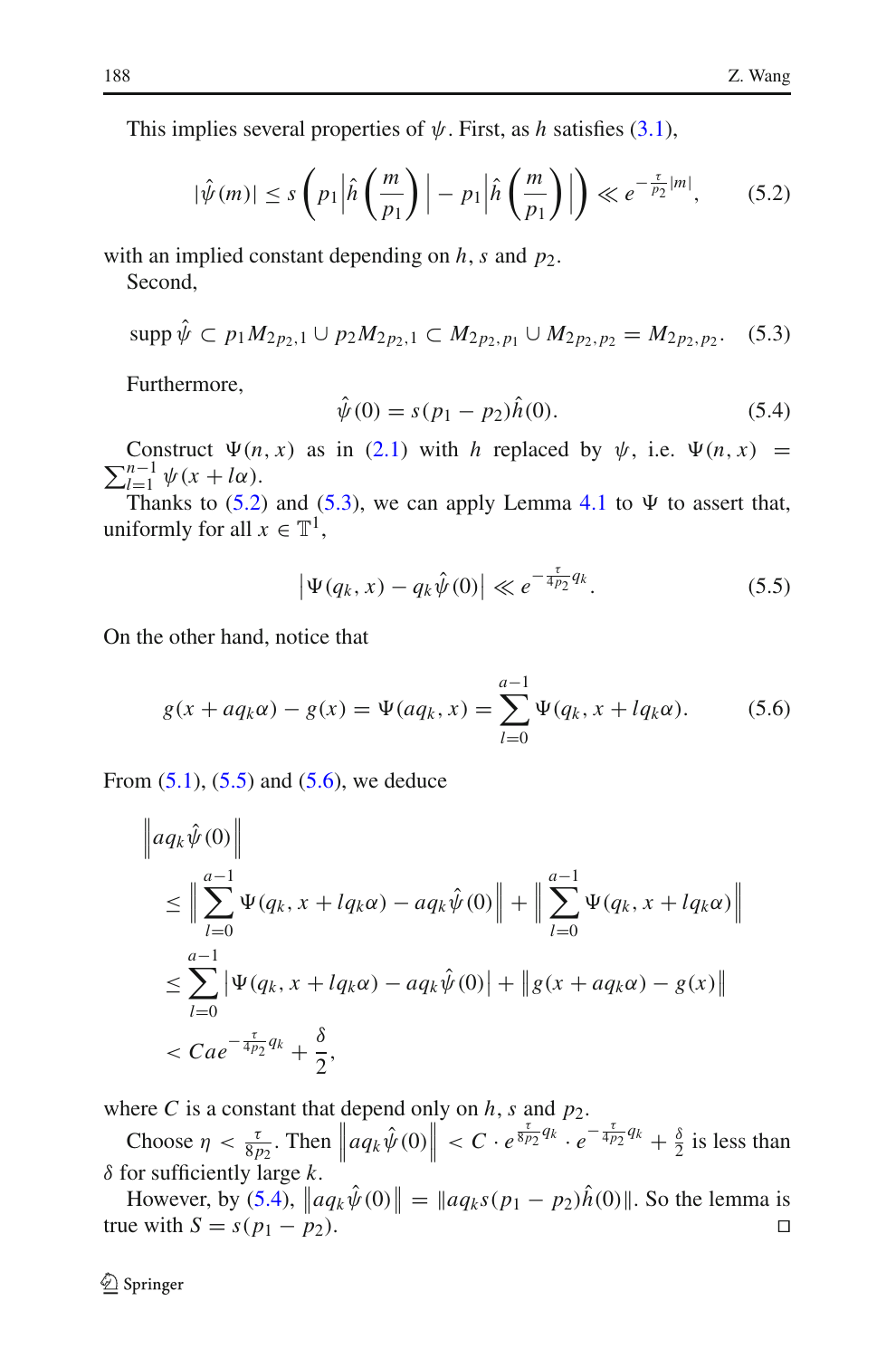This, together with Lemma [4.1,](#page-10-2) shows that an orbit of *T* is, within intervals of length up to  $Sq_k e^{\eta q_k}$ , almost periodic with period  $Sq_k$ .

**Corollary 5.2** *Let*  $\eta$  *and*  $S$  *be as in Lemma* [5.1.](#page-11-3) *Then given any*  $\delta > 0$ *, for all sufficiently large k with*  $q_{k+1} > e^{\frac{\tau}{2}q_k}$  *and any positive integer*  $a \leq e^{\eta q_k}$ *,* 

<span id="page-14-1"></span>
$$
d(T^{aSq_k}(x, y), (x, y)) < \delta, \ \forall (x, y) \in \mathbb{T}^2.
$$

*Proof T*<sup>*aSq<sub>k</sub>*</sup>(*x*, *y*) – (*x*, *y*) = ( $aSq_k\alpha$ ,  $H(aSq_k, x)$ ). So it suffices to bound both  $\|aSq_k\alpha\|$  and  $\|H(aSq_k, x)\|$  by  $\frac{\delta}{2}$ .

First,  $\|aSq_k\alpha\| \leq aS\|q_k\alpha\| < e^{\frac{\tau}{4}q_k}Sq_{k+1}^{-1} < e^{\frac{\tau}{4}q_k}Se^{-\frac{\tau}{2}q_k} = Se^{-\frac{\tau}{4}q_k}$ . As *S* is independent of *k*, this is less than  $\frac{\delta}{2}$  when  $q_k$  is large enough.

On the other hand, by Lemma [4.1,](#page-10-2)

$$
||H(aSq_k, x)||
$$
  
=  $\|\sum_{l=1}^{aS-1} H(q_k, x + lq_k)\|$  =  $\|\sum_{l=1}^{aS-1} (H(q_k, x + lq_k) - q_k\hat{h}(0)) + aSq_k\hat{h}(0)\|$   
 $\leq \sum_{l=1}^{aS-1} |H(q_k, x + lq_k) - q_k\hat{h}(0)| + \|aSq_k\hat{h}(0)\|$   
 $\leq C aSe^{-\frac{\tau}{4}q_k} + \|aSq_k\hat{h}(0)\|,$ 

where *C* is a constant independent of *k*. By Lemma [5.1,](#page-11-3)  $\|aSq_k\hat{h}(0)\| < \frac{\delta}{4}$ when *k* is sufficiently large. As for the first term, as  $a < e^{-\eta q_k}$ ,  $\eta < \frac{\tau}{4}$  and  $C$ , *S* do not depend on *k*,  $CaSe^{-\frac{\tau}{4}q_k} \ll e^{-(\frac{\tau}{4} - \eta)q_k}$  and also becomes less than  $\frac{\delta}{4}$ for large *k*. Therefore  $||H(aSq_k, x)|| < \frac{\delta}{2}$ . This completes the proof.

#### <span id="page-14-0"></span>**6 Averages in short intervals**

We continue to assume that  $(3.1)$  is true but  $(1.2)$  is not, and try to obtain a contradiction.

Disjointness from  $\mu(n)$  is known for periodic sequences. And in light of the previous section, we know  $T^n(x_0, y_0)$  is not far from a periodic sequence. In this part we show that the error obtained there does not accumulate to destroy the disjointness.

To begin with, remark that we can always assume there are infinitely many *k*'s with  $q_{k+1} > e^{\frac{\tau}{2}q_k}$ . Otherwise, Corollary [3.3](#page-8-2) allows to assume  $\hat{h}$  is supported at {0}. Then  $T(x, y) = (x + \alpha, y + \hat{h}(0))$  is a rotation of  $\mathbb{T}^2$ , for which [\(1.2\)](#page-1-1) is known to hold by Davenport's theorem [\[4\]](#page-20-1).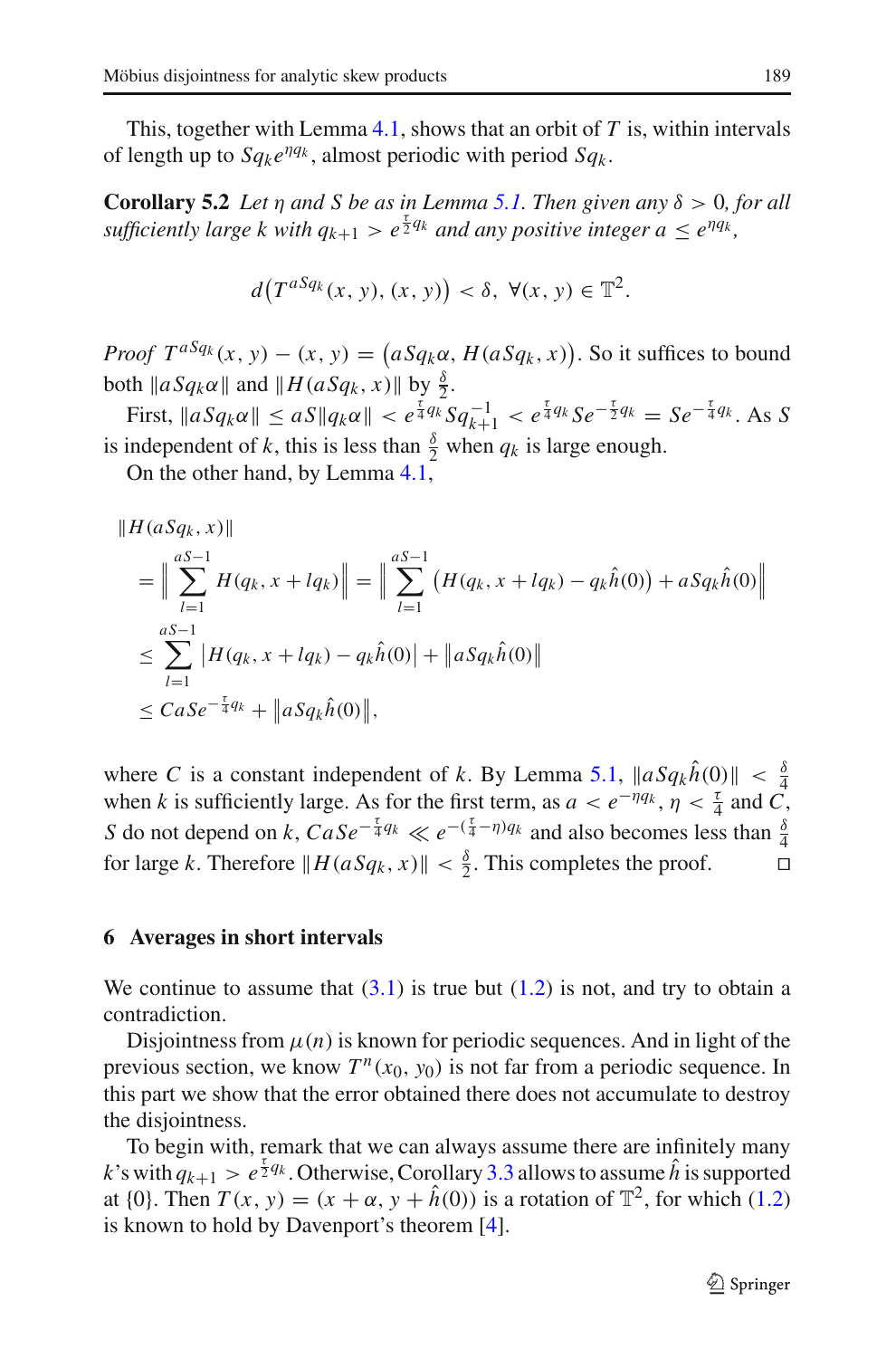From now on, we fix a function  $f(x, y) = e(\xi_1 x + \xi_2 y)$ , which is allowed by Remark [2.1.](#page-3-4) It suffices to show for all  $\delta > 0$  that, for sufficiently large N,

$$
\mathop{\mathbb{E}}_{n\leq N} f(T^n(x_0, y_0))\mu(n) \ll \delta,\tag{6.1}
$$

<span id="page-15-0"></span>with an implied constant that is allowed to depend on *h* and *f* .

Let  $\eta$  and *S* are given by Lemma [5.2.](#page-14-1) Suppose  $k$  is sufficiently large and satisfies  $q_{k+1} > e^{\frac{\tau}{4}q_k}$ . And set  $A = \lfloor e^{\eta q_k} \rfloor$ . Furthermore, let  $N_0 < \frac{N}{2}$  be an integer.

The average [\(1.2\)](#page-1-1) decomposes into averages in shorter intervals of length *ASqk* :

$$
\mathbb{E}_{n \leq N} \mu(n) f(T^{n}(x_{0}, y_{0}))
$$
\n
$$
= \mathbb{E}_{L=N_{0}}^{N-1} \mu(n) f(T^{n}(x_{0}, y_{0})) + O\left(\frac{N_{0}}{N}\right)
$$
\n
$$
= \mathbb{E}_{L=N_{0}}^{N-1} \mathbb{E}_{n=L}^{L+ASq_{k}-1} \mu(n) f(T^{n}(x_{0}, y_{0})) + O\left(\frac{ASq_{k}}{N}\right) + O\left(\frac{N_{0}}{N}\right)
$$
\n
$$
= \mathbb{E}_{L=N_{0}}^{N-1} \mathbb{E}_{L=K}^{Sq_{k}-1} \mathbb{E}_{n=L}^{A-1} \mu(l+asq_{k}) f(T^{l+asq_{k}}(x_{0}, y_{0})) + O\left(\frac{ASq_{k}}{N} + \frac{N_{0}}{N}\right).
$$

As  $a \leq A < e^{\eta q_k}$ , by Lemma [5.2,](#page-14-1) for sufficiently large *k*,

$$
\left|f(T^{l+aSq_k}(x_0, y_0)) - f(T^l(x_0, y_0))\right| < \|f\|_{C^1}\delta.
$$

Therefore,

$$
\mathbb{E}_{n\n
$$
= \mathbb{E}_{L=N_0}^{N-1} \mathbb{E}_{L=K}^{L+Sq_{k-1} A-1} \mu(l+aSq_k) f(T^l(x_0, y_0)) + O(\delta) + O\left(\frac{ASq_k}{N} + \frac{N_0}{N}\right).
$$
$$

For each *L*, construct a function  $F_L : \mathbb{N} \mapsto \mathbb{C}$  by  $F_L(n) = f(T^l(x_0, y_0))$ where *l* is the unique integer in [*L*,  $L + Sq_k$ ) such that  $l \equiv n \pmod{Sq_k}$ . Then  $F_L$  is periodic with period  $Sq_k$  and  $|F_L| = 1$ , and

$$
\mathbb{E}_{n \leq N} \mu(n) f(T^n(x_0, y_0))
$$
\n
$$
= \mathbb{E}_{L=N_0}^{N-1} \mathbb{E}_{n=L}^{L+ASq_k-1} \mu(n) F_L(n) + O\left(\delta + \frac{ASq_k}{N} + \frac{N_0}{N}\right).
$$
\n(6.2)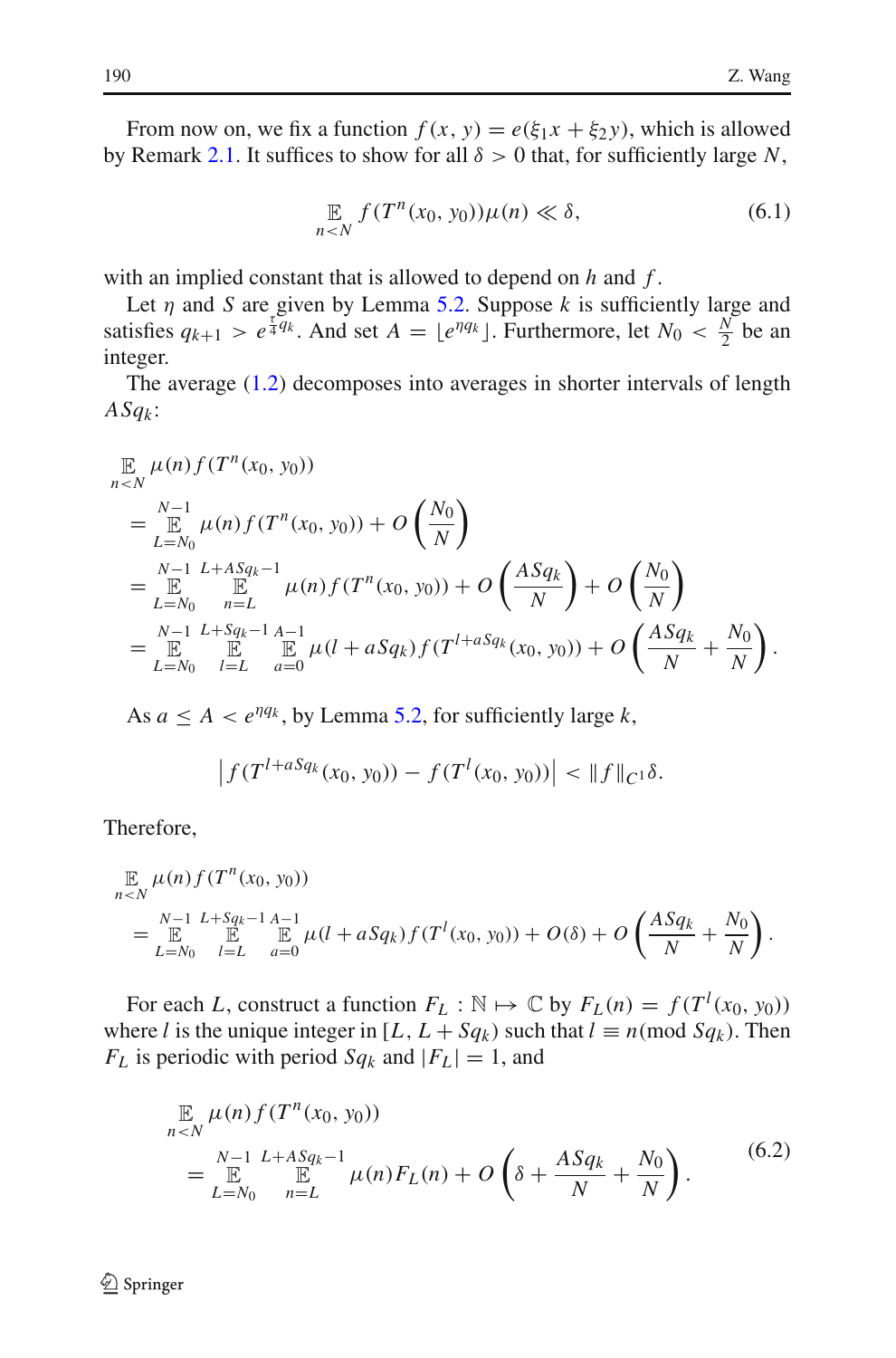We next decompose  $\mathbb{E}_{n=L}^{L+ASq_k-1}$   $\mu(n)F_L(n)$  into short averages of Dirichlet characters.

**Lemma 6.1** *For all L*,  $Q$ ,  $A \in \mathbb{N}$  *and any periodic function*  $F : \mathbb{N} \mapsto \mathbb{C}$  *of period Q with*  $|F| < 1$ ,

$$
\left|\mathop{\mathbb{E}}_{L\leq n
$$

*where the first average on the right hand side is taken over all pairs* (*d*,χ) *such that d*|*Q* and  $\chi$  *is a Dirichlet character of conductor*  $\frac{Q}{d}$ *.* 

*Proof* We group *n* according to (*n*, *Q*):

<span id="page-16-0"></span>
$$
\sum_{L \le n < L + AQ} \mu(n) F(n)
$$
\n
$$
= \sum_{d|Q} \sum_{\substack{L \le n < L + AQ \\ (n, Q) = d}} \mu(n) F(n) = \sum_{d|Q} \sum_{\substack{L \le r < \frac{L}{d} + A\frac{Q}{d} \\ (r, \frac{Q}{d}) = 1}} \mu(rd) F(rd)
$$
\n
$$
= \sum_{d|Q} \sum_{\substack{L \le r < \frac{L}{d} + A\frac{Q}{d} \\ (r, \frac{Q}{d}) = (r, d) = 1}} \mu(rd) F(rd) = \sum_{d|Q} \mu(d) \sum_{\substack{L \le r < \frac{L}{d} + A\frac{Q}{d} \\ (r, \frac{Q}{d}) = (r, d) = 1}} \mu(r) F(rd).
$$
\n(6.3)

Here the requirement that  $(r, d) = 1$  is because otherwise  $n = rd$  is not square-free and  $\mu$ (*rd*) = 0.

Identify  $\{r : \frac{L}{d} \le r < \frac{L}{d} + \frac{Q}{d}, (r, \frac{Q}{d}) = 1\}$  with the finite abelian group  $(\mathbb{Z}/(\frac{Q}{d})\mathbb{Z})^{\times}$ . The Dirichlet characters of conductor  $\frac{Q}{d}$  form an orthonormal basis of the  $l^2$ -space on this group with respect to the uniform probability measure. Hence  $F(rd)\mathbf{1}_{(r,d)=1}$  can be decomposed as  $\sum_{\chi \bmod^*} \frac{Q}{d} w_{F,\chi} \chi$  on this group. Then,

$$
\sum_{\chi \bmod^* \frac{Q}{d}} |w_{F,\chi}|^2 = \|F(rd)\mathbf{1}_{(r,d)=1}\|_{l^2} \le \|F(rd)\|_{l^\infty} \le 1. \tag{6.4}
$$

 $\circledcirc$  Springer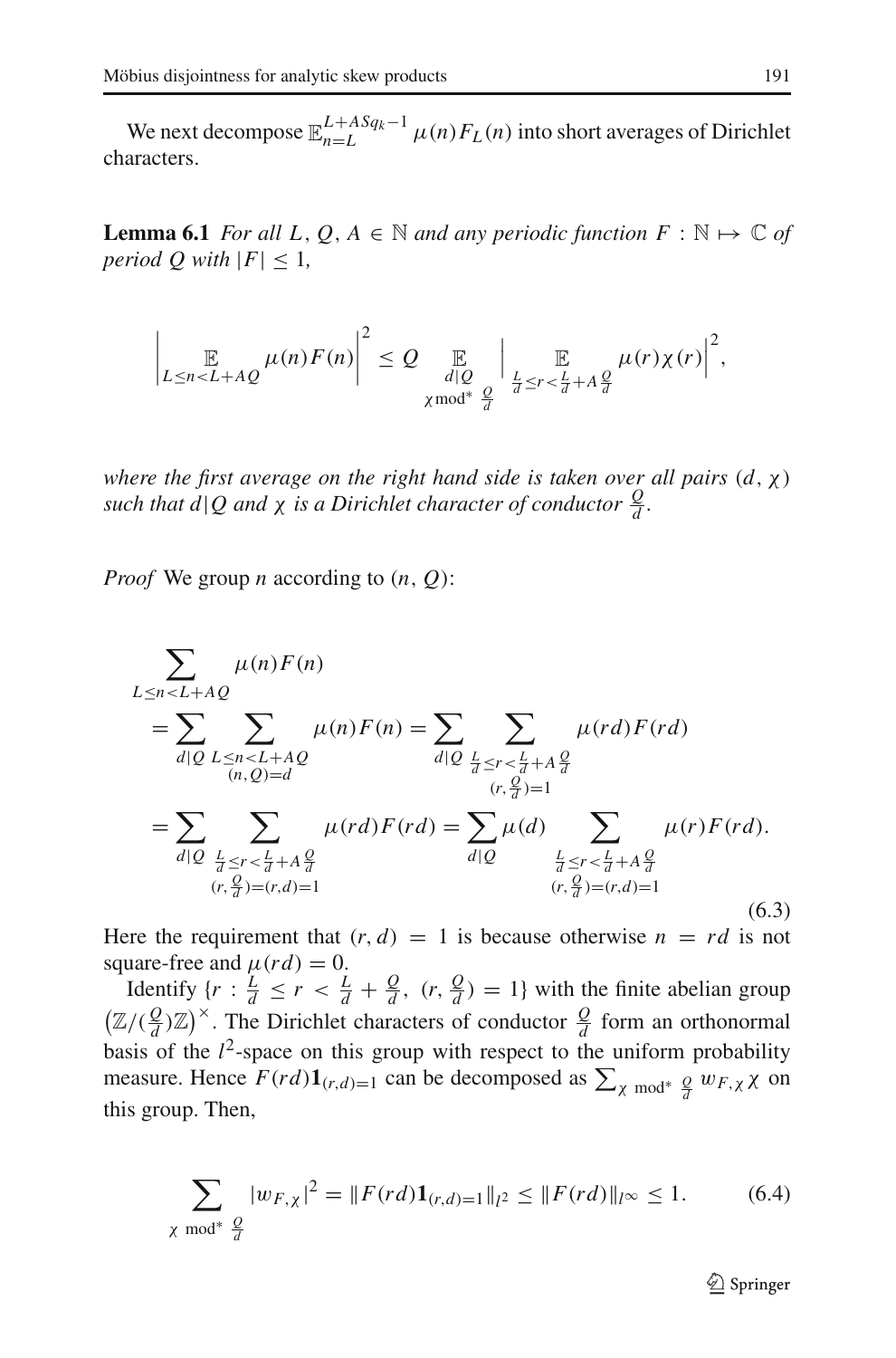It follows from this and [\(6.3\)](#page-16-0) that,

$$
\left| \mathop{\mathbb{E}}_{L \leq n < L + AQ} \mu(n) F(n) \right|^2 = \frac{1}{(AQ)^2} \left| \sum_{L \leq n < L + AQ} \mu(n) F(n) \right|^2
$$
\n
$$
\leq \frac{1}{(AQ)^2} \left| \sum_{d|Q} \sum_{\chi \bmod^* \frac{Q}{d}} w_{F,\chi} \sum_{\frac{L}{d} \leq r < \frac{L}{d} + A\frac{Q}{d}} \mu(r) \chi(r) \right|^2
$$
\n
$$
= \frac{1}{(AQ)^2} \left| \sum_{d|Q} \sum_{\chi \bmod^* \frac{Q}{d}} \frac{AQ}{d} \omega_{F,\chi} \sum_{\frac{L}{d} \leq r < \frac{L}{d} + A\frac{Q}{d}} \mu(r) \chi(r) \right|^2
$$
\n
$$
= \left| \sum_{d|Q} \sum_{\chi \bmod^* \frac{Q}{d}} \frac{\omega_{F,\chi}}{d} \mathop{\mathbb{E}}_{\frac{L}{d} \leq r < \frac{L}{d} + A\frac{Q}{d}} \mu(r) \chi(r) \right|^2.
$$

We apply Cauchy-Schwarz inequality and get

$$
\left| \mathop{\mathbb{E}}_{L \leq n < L + AQ} \mu(n) F(n) \right|^2 \leq \left( \sum_{d|Q} \sum_{\chi \bmod^* \frac{Q}{d}} \frac{|\omega_{F,\chi}|^2}{d^2} \right) \left( \sum_{d|Q} \sum_{\chi \bmod^* \frac{Q}{d}} \left| \mathop{\mathbb{E}}_{\frac{L}{d} \leq r < \frac{L}{d} + A\frac{Q}{d}} \mu(r) \chi(r) \right|^2 \right)
$$
\n
$$
\stackrel{(6.4)}{\leq} \left( \sum_{d|Q} \frac{1}{d^2} \right) \left( \sum_{d|Q} \sum_{\chi \bmod^* \frac{Q}{d}} \left| \mathop{\mathbb{E}}_{\frac{L}{d} \leq r < \frac{L}{d} + A\frac{Q}{d}} \mu(r) \chi(r) \right|^2 \right)
$$
\n
$$
\ll Q \underset{\chi \bmod^* \frac{Q}{d}}{\mathbb{E}} \left| \mathop{\mathbb{E}}_{\frac{L}{d} \leq r < \frac{L}{d} + A\frac{Q}{d}} \mu(r) \chi(r) \right|^2
$$

where the last inequality is because  $\sum_{d=1}^{\infty} \frac{1}{d^2}$  converges and there are *Q* dirichlet characters χ of modulus *Q*.

In order to control  $\left| \mathbb{E}_{\frac{L}{d} \leq r < \frac{L}{d} + A\frac{Q}{d}} \mu(r) \chi(r) \right|$ , we make use of a recent theorem from [\[15](#page-21-11)] that allows to bound averages of a non-pretentious multiplicative function in random short intervals. For this purpose, we recall the definition of pretentiousness first.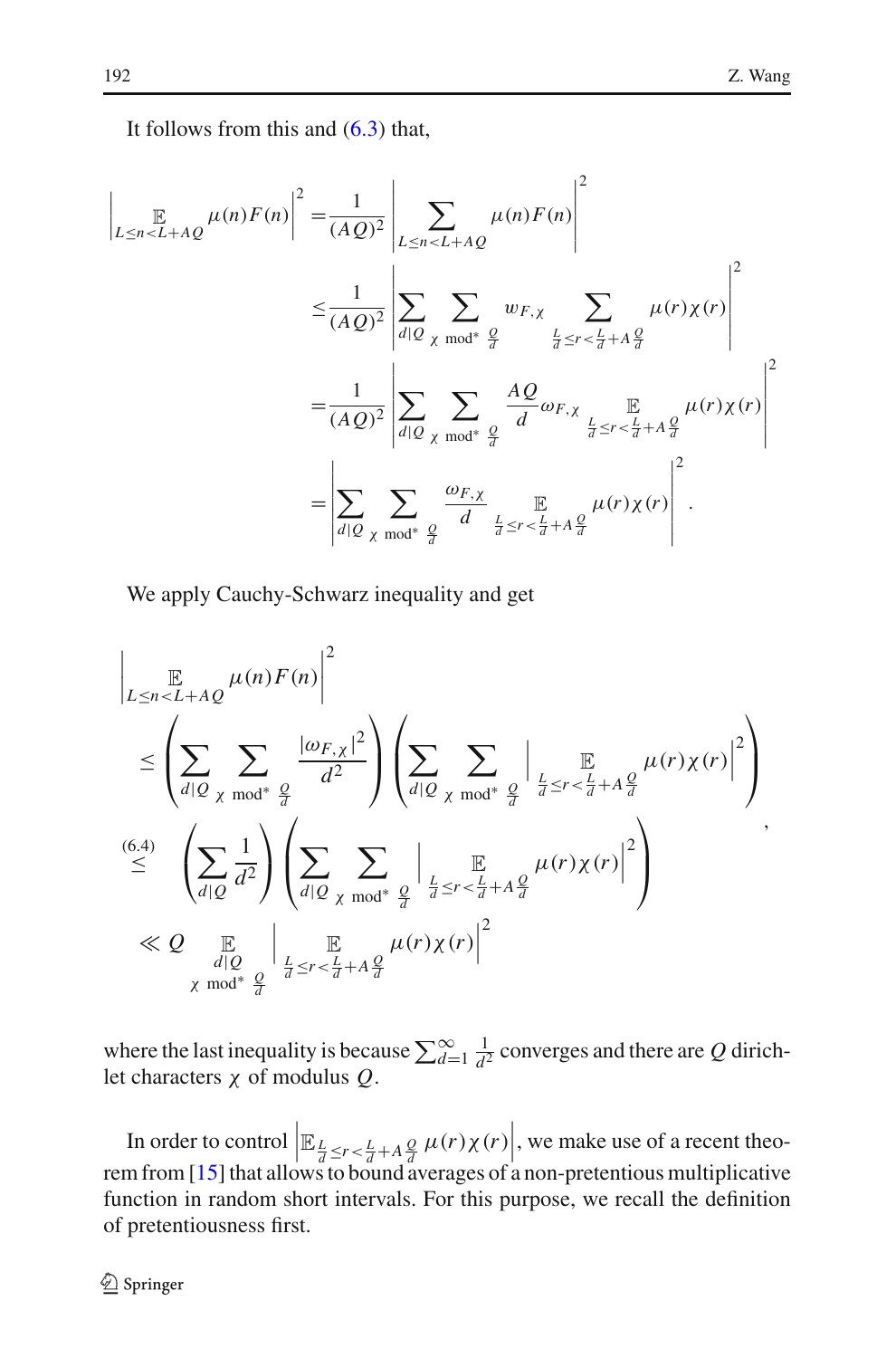For multiplicative functions  $v, v' : \mathbb{N} \mapsto \mathbb{C}$  whose absolute values are bounded by 1, define

$$
\mathbb{D}(\nu, \nu', X) = \left(\sum_{p \leq X} \frac{1 - \text{Re}(\nu(p)\overline{\nu'(p)})}{p}\right)^{\frac{1}{2}}
$$

The function below measures how closely ν pretends to be *nit* :

$$
M(\nu, X) = \inf_{|t| \le X} \mathbb{D}(\nu, n^{it}, X)^2.
$$

One direction of Halász's Theorem [\[9\]](#page-21-13) asserts that if  $\sum_{n \le X} v(n) = o(X)$ , then for all  $t \in \mathbb{R}$ ,

$$
\lim_{X \to \infty} D(\nu, n^{it}, X) = \infty.
$$

It is well known that (see e.g. [\[10,](#page-21-14) (5.80)]) for a Dirichlet character of conductor *q* and any  $C > 0$ ,

$$
\sum_{n \le X} \mu(n) \chi(n) \ll_C q^{\frac{1}{2}} (\log X)^{-C}, \tag{6.5}
$$

we see that  $\lim_{X\to\infty} D(\mu\chi, 1, X) = \infty$  for any given  $\chi$ .

It follows from [\[15](#page-21-11), Lemma C.1], which is based on an argument of Granville and Soundararajan, that

$$
\inf_{|t| \leq X} \mathbb{D}(\mu, \bar{\chi}n^{it}, X) \geq \frac{1}{4} \min \left( \sqrt{\log \log X}, D(\mu, \bar{\chi}, X) \right) + O(1),
$$

or equivalently,

$$
\inf_{|t| \leq X} \mathbb{D}(\mu_X, n^{it}, X) \geq \frac{1}{4} \min \left( \sqrt{\log \log X}, D(\mu_X, 1, X) \right) + O(1).
$$

<span id="page-18-1"></span>It follows that:

$$
\lim_{X \to \infty} M(\mu \chi, X) = \infty. \tag{6.6}
$$

<span id="page-18-0"></span>The following proposition, due to Matomäki, Radziwiłł and Tao, is the key input in our method and will be applied to  $v(n) = \mu(n)\chi(n)$ .

.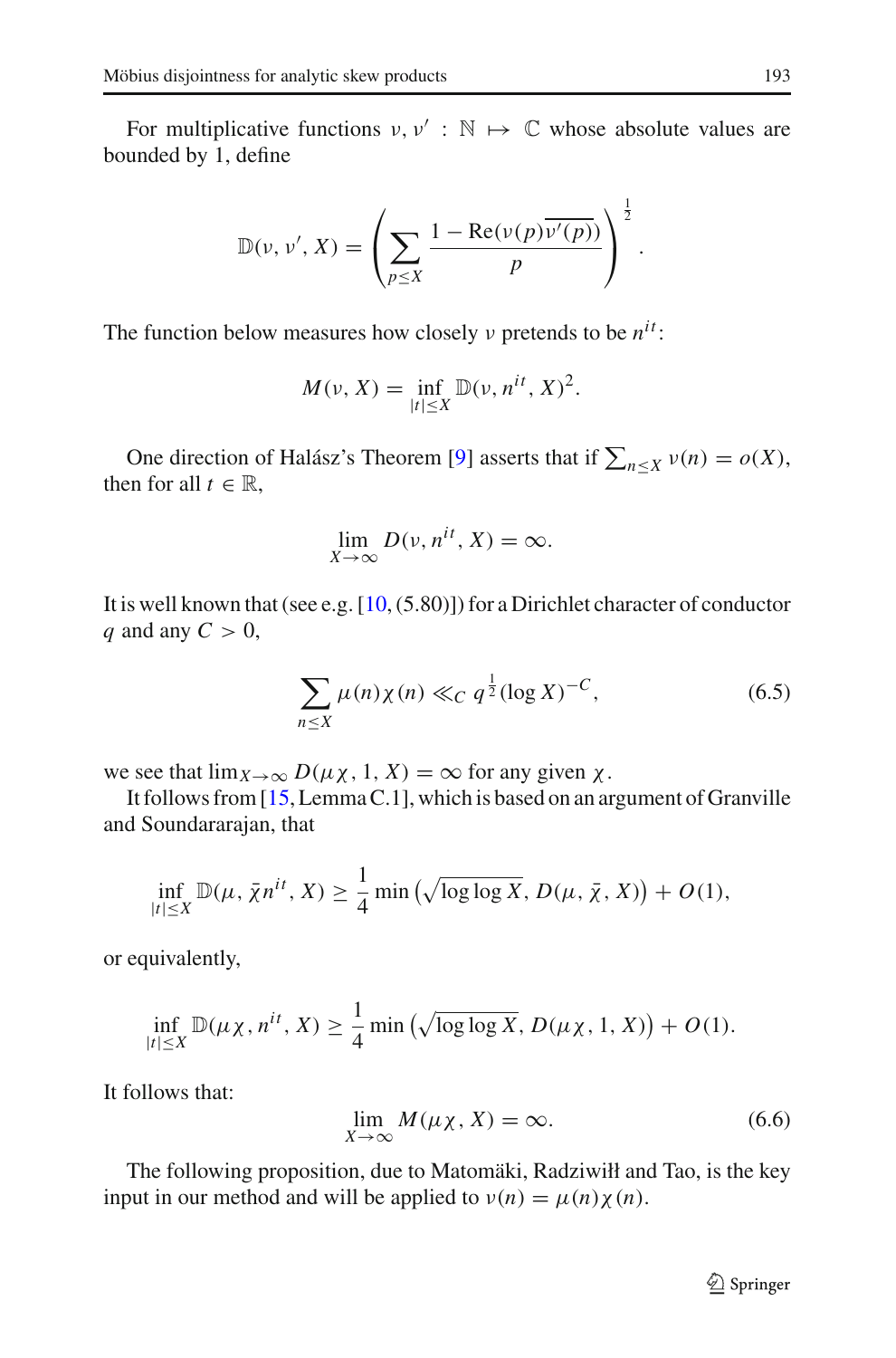**Proposition 6.2** [\[15,](#page-21-11) Theorem A.1] *Let* ν *be a multiplicative function with* |ν| ≤ 1 *and X* ≥ *l* ≥ 10*. Then*

$$
\mathbb{E}_{X \le L < 2X} \left| \mathbb{E}_{X \le n < L + l} \nu(n) \right|^2 \ll e^{-M(\nu, X)} M(\nu, X) + (\log X)^{-\frac{1}{50}} + \left( \frac{\log \log l}{\log l} \right)^2.
$$

*Proof of Theorem [1.1](#page-0-2)* Let  $J = \lceil \log_2 \frac{1}{\delta} \rceil$ . We choose  $N_0 = \lfloor 2^{-J} N \rfloor$ , then  $\frac{N_0}{N}$  <  $\delta$ . Cut [*N*<sub>0</sub>, *N*) into *J* dyadic intervals: [2<sup>-*j*</sup> *N*, 2<sup>-*j*+1</sup>*N*) for *j* =  $1, \cdots, J$ .

For each pair  $(d, \chi)$  and every *j*, by Proposition [6.2,](#page-18-0)

$$
\mathbb{E}_{2^{-j}N \le L < 2^{-j+1}N} \left| \mathbb{E}_{\substack{\frac{L}{d} \le r < \frac{L}{d} + \frac{ASq_k}{d} \\ \log \log \frac{ASq_k}{d} \\ \text{log} \frac{ASq_k}{d}}} \mu(r)\chi(r) \right|^2 \tag{6.7}
$$

where  $\rho(X) = \rho_X(X) := e^{-M(\mu_X, X)} M(\mu_X, X) + (\log X)^{-\frac{1}{50}}$  is a positive function that converges to 0 as  $X \to \infty$ , thanks to [\(6.6\)](#page-18-1). However, we may make  $\rho$  independent of  $\chi$  (but dependent of *S* and  $q_k$ ), by taking  $\rho(X)$  =  $\rho_{Sq_k}(X) := \max_{\chi \text{ mod } Sq_k} \rho_{\chi}(X)$ . Furthermore, by replacing  $\rho_{Sq_k}(X)$  with  $\sup_{X' > X} \rho_{Sq_k}(X')$  we may also assume  $\rho_{Sq_k}$  is decreasing.

Recall that *S* and  $\eta$  are fixed constants determined by the dynamical system *T*. Notice  $d \le Sq_k$ ,  $2^{-j+1} \ge \delta$ , and  $A \le e^{nqa}$ . Hence,

$$
(6.7) \ll \rho_{Sq_k} \left(\frac{\delta N}{Sq_k}\right) + \left(\frac{\log \log A}{\log A}\right)^2 \ll \rho_{Sq_k} \left(\frac{\delta N}{Sq_k}\right) + q_k^{-2} \log^2 q_k.
$$

After combining the dyadic intervals, we have

$$
\sum_{L=N_0}^{N-1} \left| \mathop{\mathbb{E}}_{\frac{L}{d} \le r < \frac{L}{d} + \frac{ASq_k}{d}} \mu(r) \chi(r) \right|^2 \ll \rho_{Sq_k} \left( \frac{\delta N}{Sq_k} \right) + q_k^{-2} \log^2 q_k. \tag{6.8}
$$

It now follows that

$$
\mathbb{E}_{n \leq N} \mu(n) f(T^n(x_0, y_0))
$$
\n
$$
\stackrel{(6.2)}{=} \mathbb{E}_{L=N_0}^{N-1} \mathbb{E}_{n=L}^{L+ASq_k-1} \mu(n) F_L(n) + O\left(\delta + \frac{ASq_k}{N} + \frac{N_0}{N}\right)
$$

 $\circledcirc$  Springer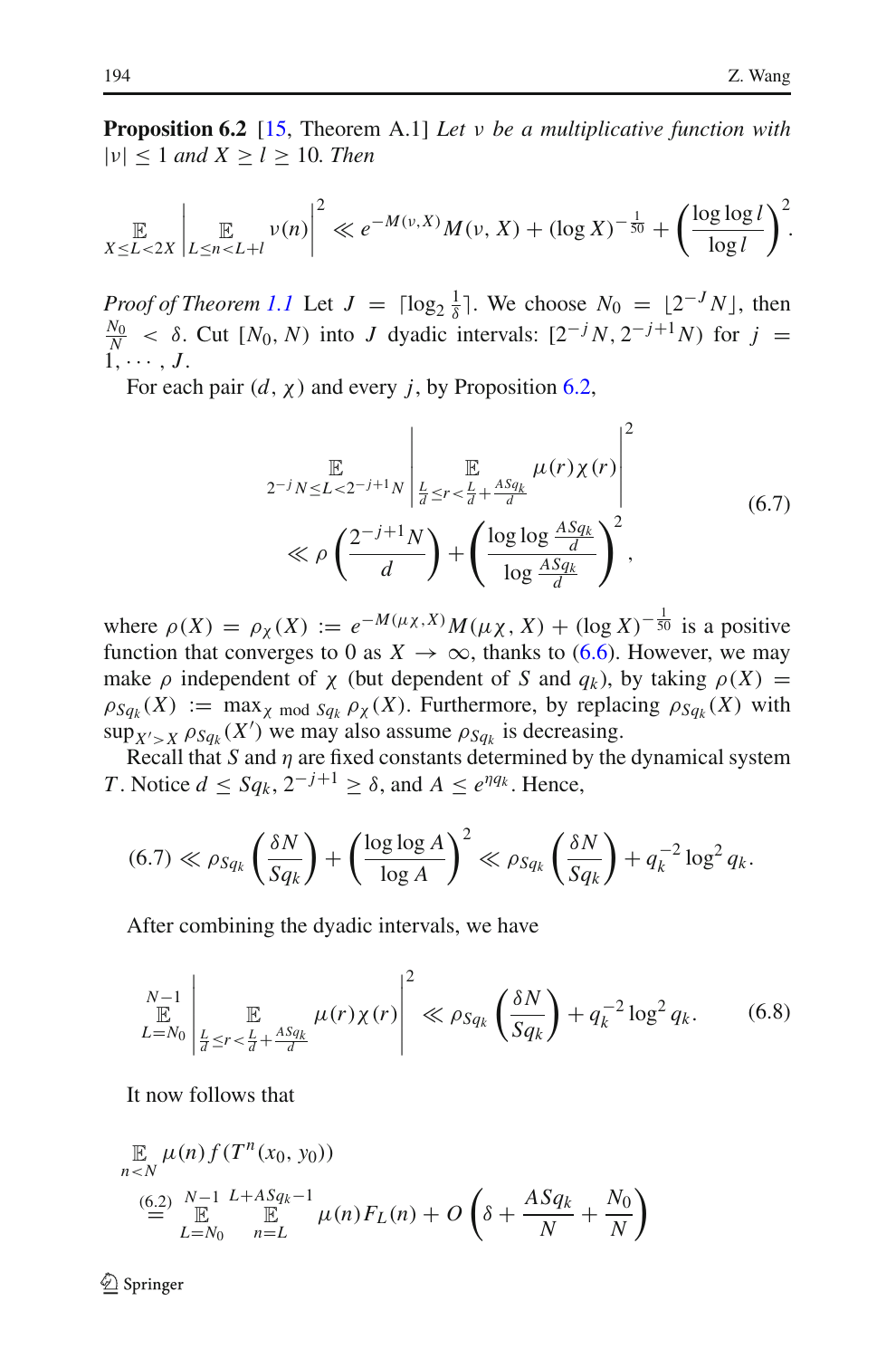(Cauchy-Schwarz) 
$$
\left(\sum_{L=N_0}^{N-1} \left| \sum_{n=L}^{L+ASq_k-1} \mu(n) F_L(n) \right|^2 \right)^{\frac{1}{2}} + \delta + \frac{ASq_k}{N}
$$
  
\n(Lemma 6.1)  $\left(Sq_k \sum_{L=N_0}^{N-1} \prod_{\substack{d|Sq_k \\ d|Sq_k}} \left| \sum_{n=L}^{L+ASq_k-1} \mu(n) \chi(n) \right|^2 \right)^{\frac{1}{2}} + \delta + \frac{ASq_k}{N}$   
\n $\ll$   $\left(Sq_k \cdot \rho_{Sq_k} \left(\frac{\delta N}{Sq_k}\right) + Sq_k^{-1} \log^2 q_k \right)^{\frac{1}{2}} + \delta + \frac{e^{\eta q_k} Sq_k}{N}.$  (6.9)

Once *δ* is fixed, for sufficiently large  $q_k$ ,

$$
Sq_k^{-1} \log^2 q_k \ll \delta^2.
$$

Fix such a  $q_k$  that, in addition, verifies  $q_{k+1} > e^{\frac{\tau}{2}q_k}$ , then

$$
\mathop{\mathbb{E}}_{n\leq N}\mu(n)f(T^{n}(x_0,y_0))\ll \left(Sq_k\cdot \rho_{Sq_k}\left(\frac{\delta N}{Sq_k}\right)+\delta^2\right)^{\frac{1}{2}}+\delta+\frac{e^{\eta q_k}Sq_k}{N}.
$$

Because  $\delta$ ,  $\eta$ , *S* and  $q_k$  are now all fixed and  $\rho_{Sq_k}$  is a function that decays to 0, for suffciently large *N*,  $Sq_k \cdot \rho_{Sq_k} \left( \frac{\delta N}{Sq_l} \right)$  $\left(\frac{\delta N}{Sq_k}\right) \ll \delta^2$  and  $\frac{e^{\eta q_k} Sq_k}{N} \ll \delta$ . In consequence,  $(6.1)$  is verified for *N* large enough. As  $\delta$  is arbitrary,  $(1.2)$  holds, contradicting the hypothesis so far. This completes the proof of Theorem [1.1.](#page-0-2)  $\Box$ 

**Acknowledgements** I am deeply grateful to Peter Sarnak for encouragement and insightful discussions. Thanks are also due to Joanna Kułaga–Przymus and Mariusz Lemańczyk for valuable comments on an earlier draft. This work was carried out during a research stay as a member at the Institute for Advanced Study, and I would like to thank the IAS for its support. This work was also supported by NSF Grants DMS-1451247 and DMS-1501295.

#### <span id="page-20-2"></span><span id="page-20-0"></span>**References**

- 1. Bourgain, J.: On the correlation of the Moebius function with rank-one systems. J. Anal. Math. **120**, 105–130 (2013)
- 2. Bourgain, J.: Möbius–Walsh correlation bounds and an estimate of Mauduit and Rivat. J. Anal. Math. **119**, 147–163 (2013)
- <span id="page-20-3"></span>3. Bourgain, J., Sarnak, P., Ziegler, T.: Disjointness of Möbius from horocycle flows, From Fourier analysis and number theory to Radon transforms and geometry, Dev. Math., vol 28, Springer, New York, pp. 67–83 (2013)
- <span id="page-20-1"></span>4. Davenport, H.: On some infinite series involving arithmetical functions II. Q. J. Math. **8**, 313–320 (1937)